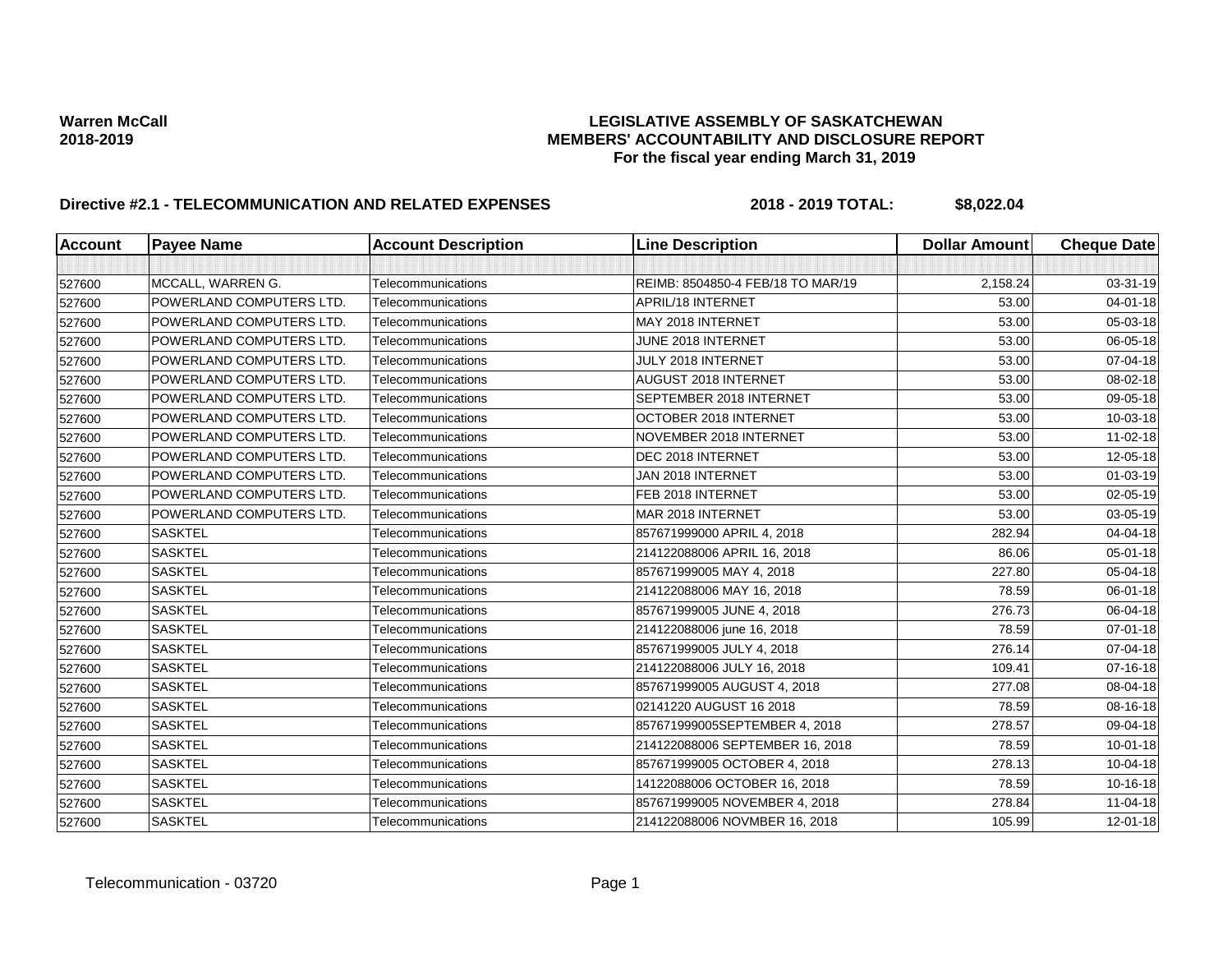| <b>Account</b> | <b>Payee Name</b> | <b>Account Description</b> | <b>Line Description</b>            | <b>Dollar Amount</b> | <b>Cheque Date</b> |
|----------------|-------------------|----------------------------|------------------------------------|----------------------|--------------------|
|                |                   |                            |                                    |                      |                    |
| 527600         | <b>SASKTEL</b>    | Telecommunications         | 857671999005 DECEMBER 4, 2018      | 281.63               | 12-04-18           |
| 527600         | <b>SASKTEL</b>    | Telecommunications         | 214122088006 DECEMBER 16, 2018     | 78.59                | $01 - 01 - 19$     |
| 527600         | <b>SASKTEL</b>    | Telecommunications         | 857671999005 JANUARY 4, 2019       | 278.04               | $01 - 04 - 19$     |
| 527600         | <b>SASKTEL</b>    | Telecommunications         | 214122088006 JANUARY 16, 2019      | 236.98               | $01 - 16 - 19$     |
| 527600         | <b>SASKTEL</b>    | Telecommunications         | 857671999005 FEBRUARY 04, 2019     | 277.47               | 03-01-19           |
| 527600         | <b>SASKTEL</b>    | Telecommunications         | 214122088006 FEBRUARY 16, 2019     | 78.59                | 03-01-19           |
| 527600         | <b>SASKTEL</b>    | Telecommunications         | 857671999005 MARCH 04, 2019        | 278.47               | 03-04-19           |
| 527600         | <b>SASKTEL</b>    | Telecommunications         | 214122088006 MARCH 16, 2019        | 78.59                | 03-16-19           |
| 527600         | <b>SASKTEL</b>    | Telecommunications         | RTV - WARREN MCCALL - PERSONAL USE | $-100.00$            | 03-21-19           |
| 530600         | <b>SASKTEL</b>    | Placement - Tender Ads     | 857671999000 APRIL 4, 2018         | 72.40                | 04-04-18           |
| 530600         | <b>SASKTEL</b>    | Placement - Tender Ads     | 857671999005 MAY 4, 2018           | 72.40                | 05-04-18           |
| 530600         | <b>SASKTEL</b>    | Placement - Tender Ads     | 857671999005 JUNE 4, 2018          | 72.40                | 06-04-18           |
| 530600         | <b>SASKTEL</b>    | Placement - Tender Ads     | 857671999005 JULY 4, 2018          | 72.40                | 07-04-18           |
| 530600         | <b>SASKTEL</b>    | Placement - Tender Ads     | 857671999005 AUGUST 4, 2018        | 72.40                | 08-04-18           |
| 530600         | <b>SASKTEL</b>    | Placement - Tender Ads     | 857671999005SEPTEMBER 4, 2018      | 72.40                | 09-04-18           |
| 530600         | <b>SASKTEL</b>    | Placement - Tender Ads     | 857671999005 OCTOBER 4, 2018       | 72.40                | 10-04-18           |
| 530600         | <b>SASKTEL</b>    | Placement - Tender Ads     | 857671999005 NOVEMBER 4, 2018      | 72.40                | 11-04-18           |
| 530600         | <b>SASKTEL</b>    | Placement - Tender Ads     | 857671999005 DECEMBER 4, 2018      | 72.40                | 12-04-18           |
| 530600         | <b>SASKTEL</b>    | Placement - Tender Ads     | 857671999005 JANUARY 4, 2019       | 72.40                | $01 - 04 - 19$     |
| 530600         | <b>SASKTEL</b>    | Placement - Tender Ads     | 857671999005 FEBRUARY 04, 2019     | 72.40                | 03-01-19           |
| 530600         | <b>SASKTEL</b>    | Placement - Tender Ads     | 857671999005 MARCH 04, 2019        | 72.40                | 03-04-19           |
|                |                   |                            |                                    |                      |                    |
|                |                   |                            |                                    |                      |                    |
|                |                   |                            |                                    |                      |                    |
|                |                   |                            |                                    |                      |                    |
|                |                   |                            |                                    |                      |                    |
|                |                   |                            |                                    |                      |                    |
|                |                   |                            |                                    |                      |                    |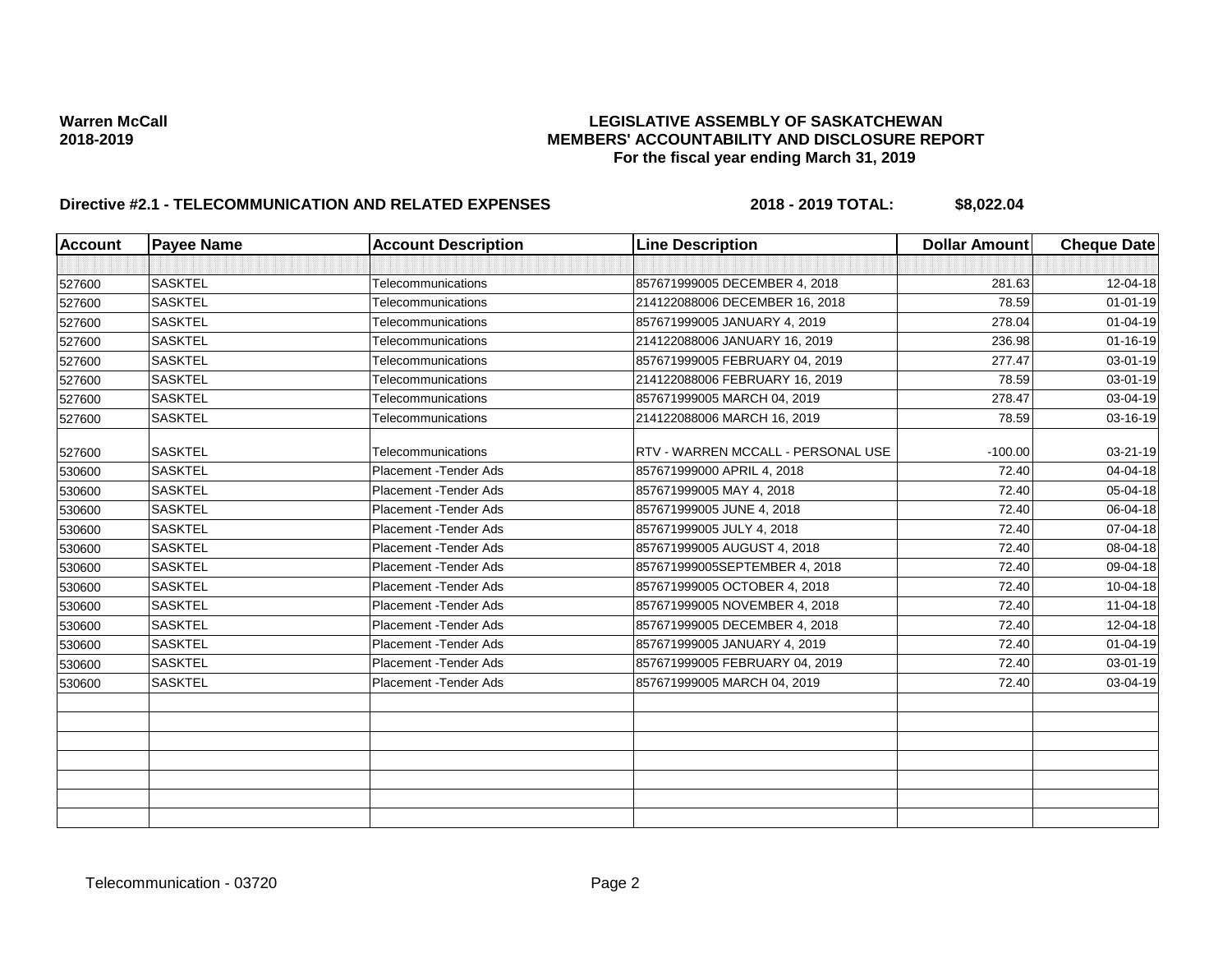| <b>Account</b> | Payee Name | <b>Account Description</b> | <b>Line Description</b> | <b>Dollar Amount</b> | <b>Cheque Date</b> |
|----------------|------------|----------------------------|-------------------------|----------------------|--------------------|
|                |            |                            |                         |                      |                    |
|                |            |                            |                         |                      |                    |
|                |            |                            |                         |                      |                    |
|                |            |                            |                         |                      |                    |
|                |            |                            |                         |                      |                    |
|                |            |                            |                         |                      |                    |
|                |            |                            |                         |                      |                    |
|                |            |                            |                         |                      |                    |
|                |            |                            |                         |                      |                    |
|                |            |                            |                         |                      |                    |
|                |            |                            |                         |                      |                    |
|                |            |                            |                         |                      |                    |
|                |            |                            |                         |                      |                    |
|                |            |                            |                         |                      |                    |
|                |            |                            |                         |                      |                    |
|                |            |                            |                         |                      |                    |
|                |            |                            |                         |                      |                    |
|                |            |                            |                         |                      |                    |
|                |            |                            |                         |                      |                    |
|                |            |                            |                         |                      |                    |
|                |            |                            |                         |                      |                    |
|                |            |                            |                         |                      |                    |
|                |            |                            |                         |                      |                    |
|                |            |                            |                         |                      |                    |
|                |            |                            |                         |                      |                    |
|                |            |                            |                         |                      |                    |
|                |            |                            |                         |                      |                    |
|                |            |                            |                         |                      |                    |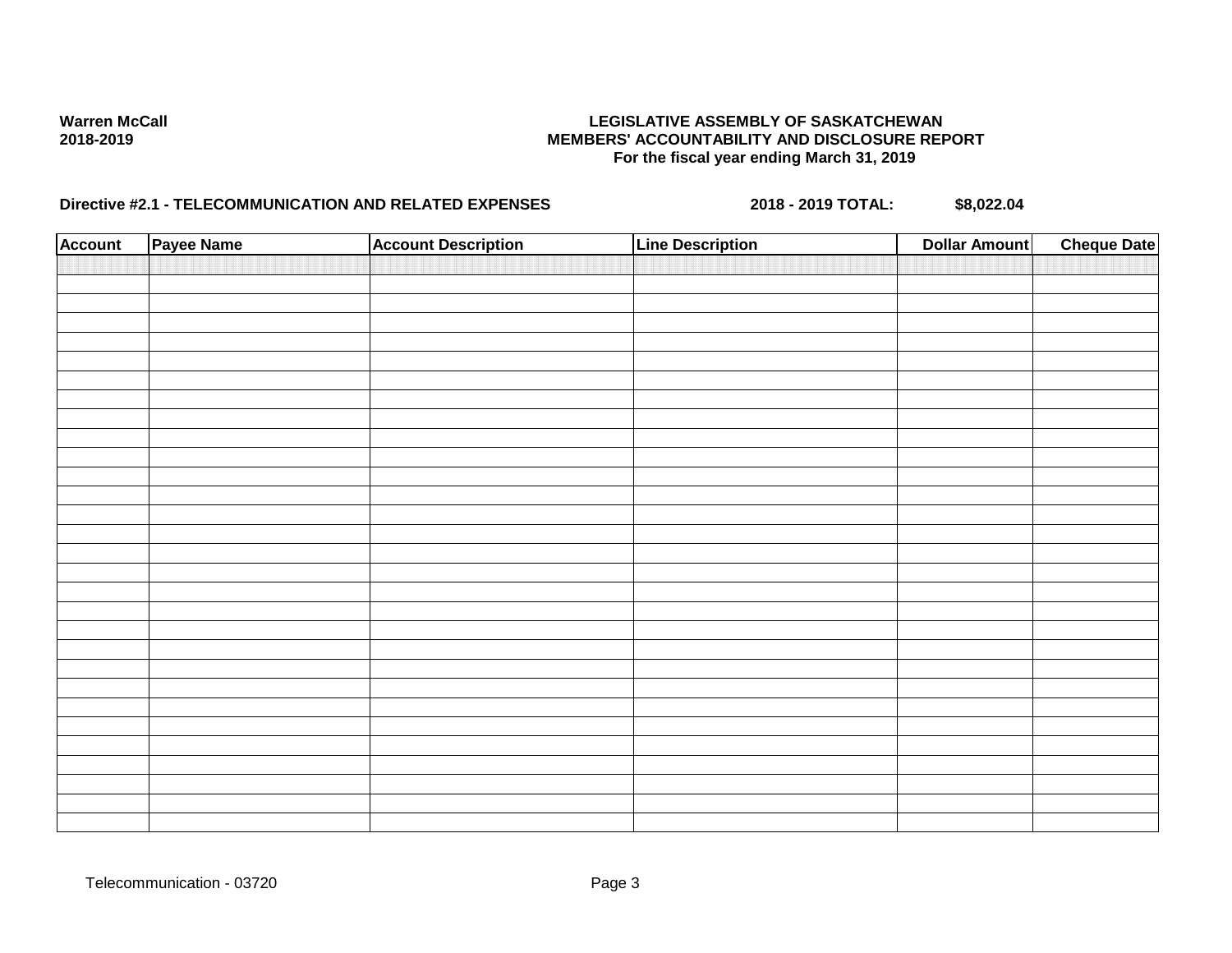| <b>Account</b> | Payee Name | <b>Account Description</b> | <b>Line Description</b> | <b>Dollar Amount</b> | <b>Cheque Date</b> |
|----------------|------------|----------------------------|-------------------------|----------------------|--------------------|
|                |            |                            |                         |                      |                    |
|                |            |                            |                         |                      |                    |
|                |            |                            |                         |                      |                    |
|                |            |                            |                         |                      |                    |
|                |            |                            |                         |                      |                    |
|                |            |                            |                         |                      |                    |
|                |            |                            |                         |                      |                    |
|                |            |                            |                         |                      |                    |
|                |            |                            |                         |                      |                    |
|                |            |                            |                         |                      |                    |
|                |            |                            |                         |                      |                    |
|                |            |                            |                         |                      |                    |
|                |            |                            |                         |                      |                    |
|                |            |                            |                         |                      |                    |
|                |            |                            |                         |                      |                    |
|                |            |                            |                         |                      |                    |
|                |            |                            |                         |                      |                    |
|                |            |                            |                         |                      |                    |
|                |            |                            |                         |                      |                    |
|                |            |                            |                         |                      |                    |
|                |            |                            |                         |                      |                    |
|                |            |                            |                         |                      |                    |
|                |            |                            |                         |                      |                    |
|                |            |                            |                         |                      |                    |
|                |            |                            |                         |                      |                    |
|                |            |                            |                         |                      |                    |
|                |            |                            |                         |                      |                    |
|                |            |                            |                         |                      |                    |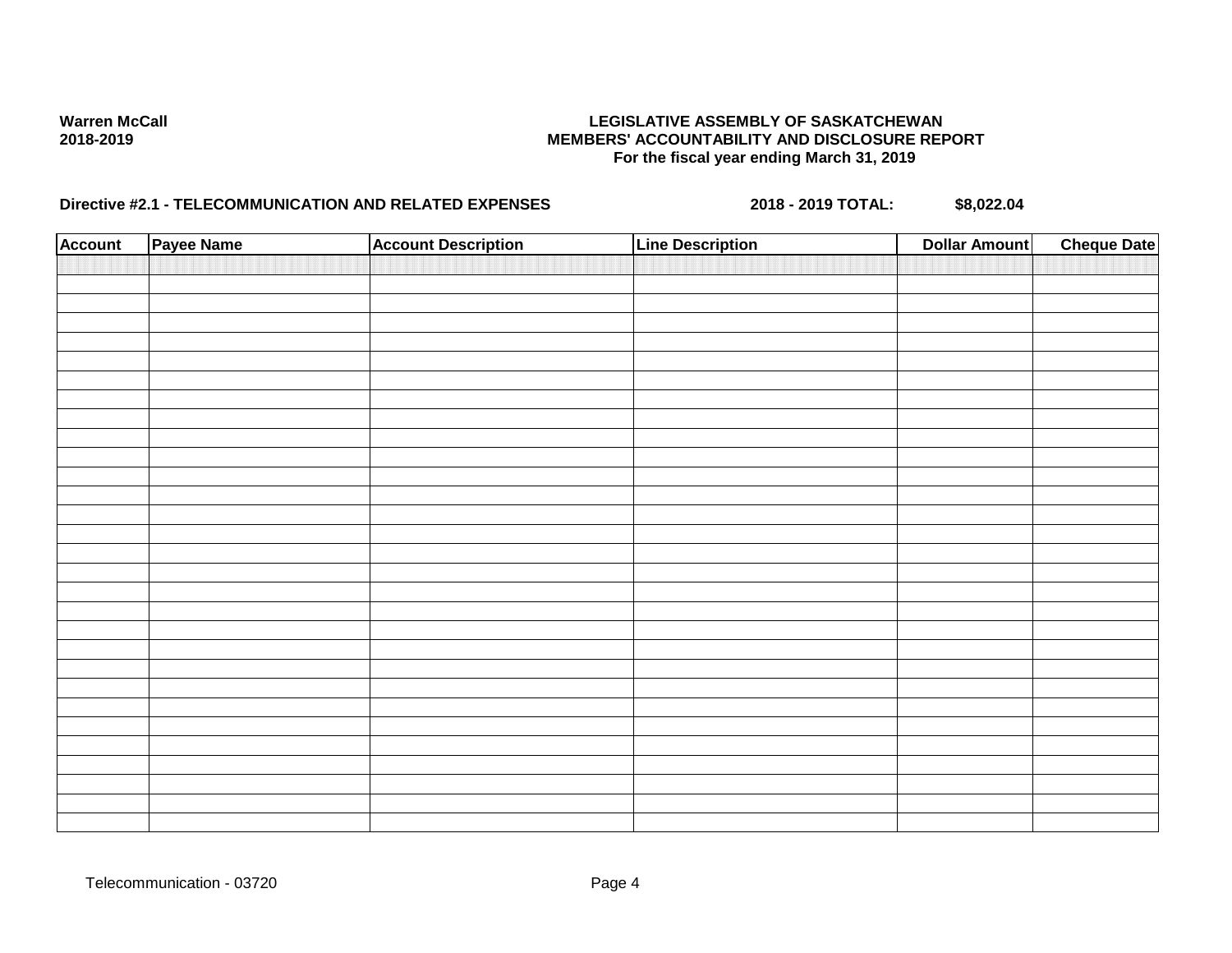| <b>Payee Name</b> | <b>Account Description</b> | <b>Line Description</b> | Dollar Amount | <b>Cheque Date</b> |
|-------------------|----------------------------|-------------------------|---------------|--------------------|
|                   |                            |                         |               |                    |
|                   |                            |                         |               |                    |
|                   |                            |                         |               |                    |
|                   |                            |                         |               |                    |
|                   |                            |                         |               |                    |
|                   |                            |                         |               |                    |
|                   |                            |                         |               |                    |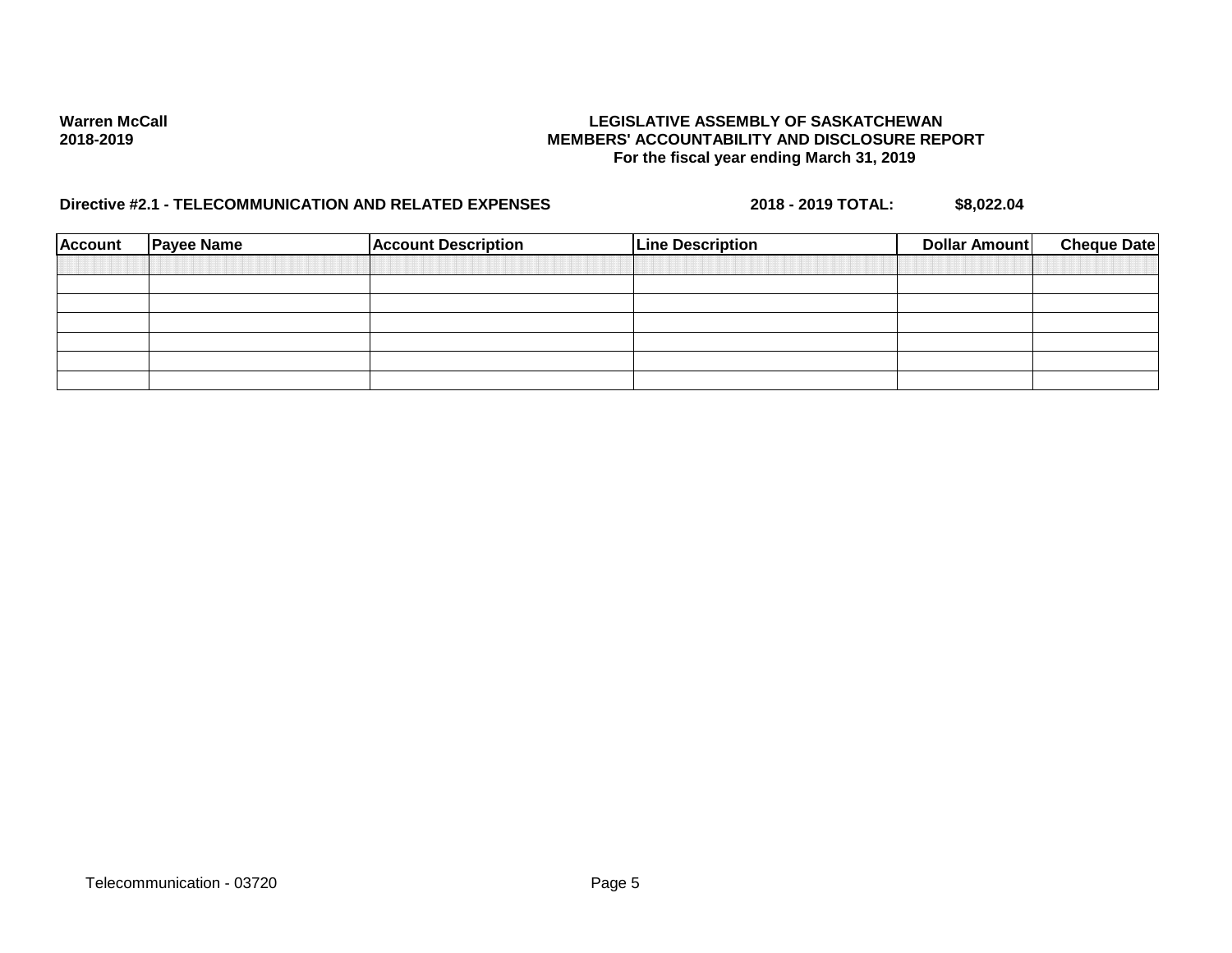## **LEGISLATIVE ASSEMBLY OF SASKATCHEWAN MEMBERS' ACCOUNTABILITY AND DISCLOSURE REPORT For the fiscal year ending March 31, 2019**

| <b>Account</b> | <b>Payee Name</b> | <b>Account Description</b>  | <b>Line Description</b>                      | <b>Dollar Amount</b> | <b>Cheque Date</b> |
|----------------|-------------------|-----------------------------|----------------------------------------------|----------------------|--------------------|
|                |                   |                             |                                              |                      |                    |
| 541900         | MCCALL, WARREN G. | Elected Rep - Travel        | <b>MLA TRAVEL APRIL 8 - 11, 2018</b>         | 329.89               | 04-12-18           |
| 541900         | MCCALL, WARREN G. | Elected Rep - Travel        | <b>MLA TRAVEL APRIL 12 - 24, 2018</b>        | 833.10               | 05-01-18           |
| 541900         | MCCALL, WARREN G. | Elected Rep - Travel        | MLA TRAVEL APRIL 25 - MAY 8, 2018            | 885.46               | 05-09-18           |
| 541900         | MCCALL, WARREN G. | <b>Elected Rep - Travel</b> | MLA TRAVEL MAY 9 - 17, 2018                  | 639.12               | 05-17-18           |
| 541900         | MCCALL, WARREN G. | <b>Elected Rep - Travel</b> | MLA TRAVEL MAY 18 - 28, 2018                 | 544.32               | 05-29-18           |
| 541900         | MCCALL, WARREN G. | Elected Rep - Travel        | MLA TRAVEL JUNE 18 - 20, 2018                | 292.28               | 06-21-18           |
| 541900         | MCCALL, WARREN G. | Elected Rep - Travel        | MLA TRAVEL MAY 29 - JUNE 14, 2018            | 660.95               | 06-21-18           |
| 541900         | MCCALL, WARREN G. | Elected Rep - Travel        | MLA TRAVEL JUNE 21 - JULY 11, 2018           | 1,114.43             | 07-17-18           |
| 541900         | MCCALL, WARREN G. | <b>Elected Rep - Travel</b> | MLA TRAVEL JULY 12 - AUGUST 14, 2018         | 1,126.74             | 08-01-18           |
| 541900         | MCCALL, WARREN G. | Elected Rep - Travel        | MLA TRAVEL AUGUST 15 - SEPTEMBER<br>15, 2018 | 1,529.61             | 09-17-18           |
| 541900         | MCCALL, WARREN G. | <b>Elected Rep - Travel</b> | MLA TRAVEL SEPTEMBER 17 - 28, 2018           | 845.55               | 10-03-18           |
| 541900         | MCCALL, WARREN G. | <b>Elected Rep - Travel</b> | MLA TRAVEL OCTOBER 1 - 30, 2018              | 451.30               | 10-03-18           |
| 541900         | MCCALL, WARREN G. | <b>Elected Rep - Travel</b> | MLA TRAVEL OCTOBER 4 - 18, 2018              | 1,152.20             | $10 - 18 - 18$     |
| 541900         | MCCALL, WARREN G. | Elected Rep - Travel        | MLA TRAVEWL OCTOBER 19 - 30, 2018            | 1,104.30             | $11-01-18$         |
| 541900         | MCCALL, WARREN G. | <b>Elected Rep - Travel</b> | MLA TRAVEL OCTOBER 31 - NOVEMBER<br>16, 2018 | 1,502.70             | 11-16-18           |
| 541900         | MCCALL, WARREN G. | Elected Rep - Travel        | MLA TRAVEL NOV 17 TO DEC 5, 2018             | 1,267.80             | 12-06-18           |
| 541900         | MCCALL, WARREN G. | <b>Elected Rep - Travel</b> | MLA TRAVEL DECEMBER 6-14, 2018               | 679.70               | 12-17-18           |
| 541900         | MCCALL, WARREN G. | <b>Elected Rep - Travel</b> | MLA TRAVEL JAN 04-FEB 04, 2019               | 982.09               | 02-07-19           |
| 541900         | MCCALL, WARREN G. | Elected Rep - Travel        | MLA TRAVEL FEB 05-09, 2019                   | 399.00               | 02-07-19           |
| 541900         | MCCALL, WARREN G. | Elected Rep - Travel        | MLA TRAVEL FEBRUARY 8-12, 2019               | 929.15               | 02-13-19           |
| 541900         | MCCALL, WARREN G. | Elected Rep - Travel        | MLA TRAVEL FEB 13-21, 2019                   | 580.21               | 02-22-19           |
| 541900         | MCCALL, WARREN G. | Elected Rep - Travel        | MLA TRAVEL FEB 22-MAR 18, 2019               | 1,087.49             | 03-19-19           |
| 541900         | MCCALL, WARREN G. | Elected Rep - Travel        | MLA TRAVEL MARCH 19-29, 2019                 | 972.40               | 03-28-19           |
|                |                   |                             |                                              |                      |                    |
|                |                   |                             |                                              |                      |                    |
|                |                   |                             |                                              |                      |                    |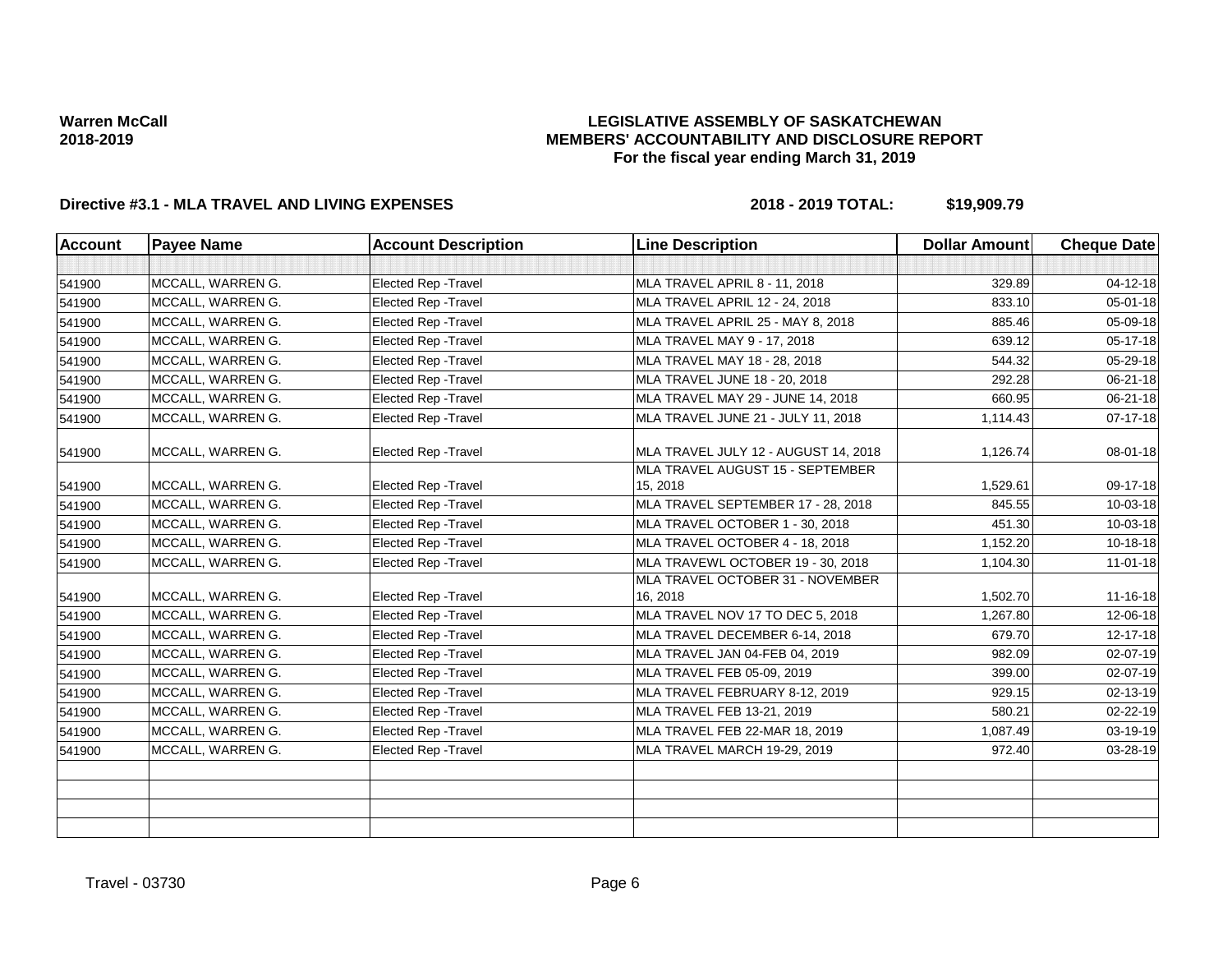## **LEGISLATIVE ASSEMBLY OF SASKATCHEWAN MEMBERS' ACCOUNTABILITY AND DISCLOSURE REPORT For the fiscal year ending March 31, 2019**

| <b>Account</b> | Payee Name | <b>Account Description</b> | <b>Line Description</b> | <b>Cheque Date</b><br><b>Dollar Amount</b> |
|----------------|------------|----------------------------|-------------------------|--------------------------------------------|
|                |            |                            |                         |                                            |
|                |            |                            |                         |                                            |
|                |            |                            |                         |                                            |
|                |            |                            |                         |                                            |
|                |            |                            |                         |                                            |
|                |            |                            |                         |                                            |
|                |            |                            |                         |                                            |
|                |            |                            |                         |                                            |
|                |            |                            |                         |                                            |
|                |            |                            |                         |                                            |
|                |            |                            |                         |                                            |
|                |            |                            |                         |                                            |
|                |            |                            |                         |                                            |
|                |            |                            |                         |                                            |
|                |            |                            |                         |                                            |
|                |            |                            |                         |                                            |
|                |            |                            |                         |                                            |
|                |            |                            |                         |                                            |
|                |            |                            |                         |                                            |
|                |            |                            |                         |                                            |
|                |            |                            |                         |                                            |
|                |            |                            |                         |                                            |
|                |            |                            |                         |                                            |
|                |            |                            |                         |                                            |
|                |            |                            |                         |                                            |
|                |            |                            |                         |                                            |
|                |            |                            |                         |                                            |
|                |            |                            |                         |                                            |
|                |            |                            |                         |                                            |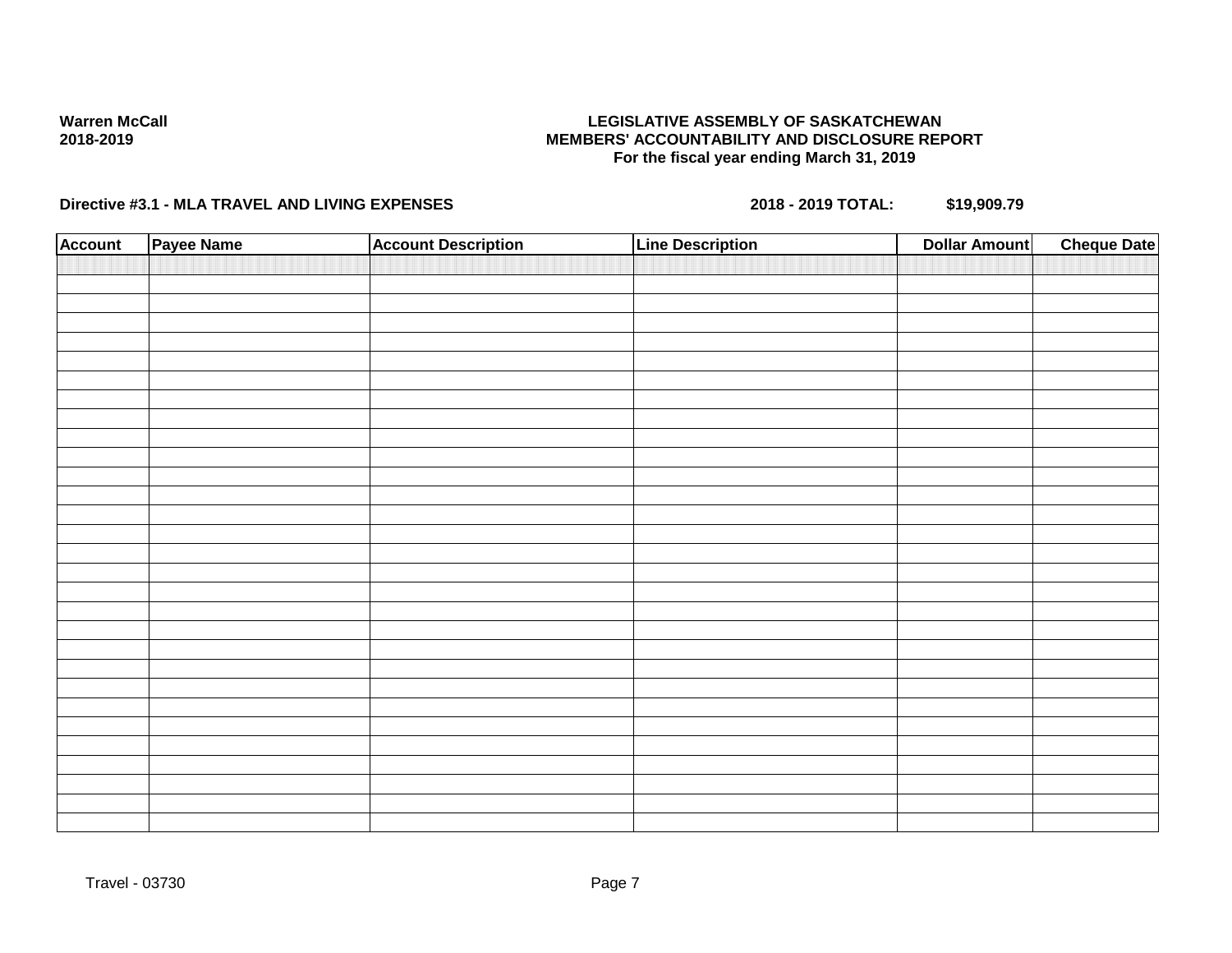## **LEGISLATIVE ASSEMBLY OF SASKATCHEWAN MEMBERS' ACCOUNTABILITY AND DISCLOSURE REPORT For the fiscal year ending March 31, 2019**

| <b>Account</b> | Payee Name | <b>Account Description</b> | <b>Line Description</b> | <b>Dollar Amount</b> | <b>Cheque Date</b> |
|----------------|------------|----------------------------|-------------------------|----------------------|--------------------|
|                |            |                            |                         |                      |                    |
|                |            |                            |                         |                      |                    |
|                |            |                            |                         |                      |                    |
|                |            |                            |                         |                      |                    |
|                |            |                            |                         |                      |                    |
|                |            |                            |                         |                      |                    |
|                |            |                            |                         |                      |                    |
|                |            |                            |                         |                      |                    |
|                |            |                            |                         |                      |                    |
|                |            |                            |                         |                      |                    |
|                |            |                            |                         |                      |                    |
|                |            |                            |                         |                      |                    |
|                |            |                            |                         |                      |                    |
|                |            |                            |                         |                      |                    |
|                |            |                            |                         |                      |                    |
|                |            |                            |                         |                      |                    |
|                |            |                            |                         |                      |                    |
|                |            |                            |                         |                      |                    |
|                |            |                            |                         |                      |                    |
|                |            |                            |                         |                      |                    |
|                |            |                            |                         |                      |                    |
|                |            |                            |                         |                      |                    |
|                |            |                            |                         |                      |                    |
|                |            |                            |                         |                      |                    |
|                |            |                            |                         |                      |                    |
|                |            |                            |                         |                      |                    |
|                |            |                            |                         |                      |                    |
|                |            |                            |                         |                      |                    |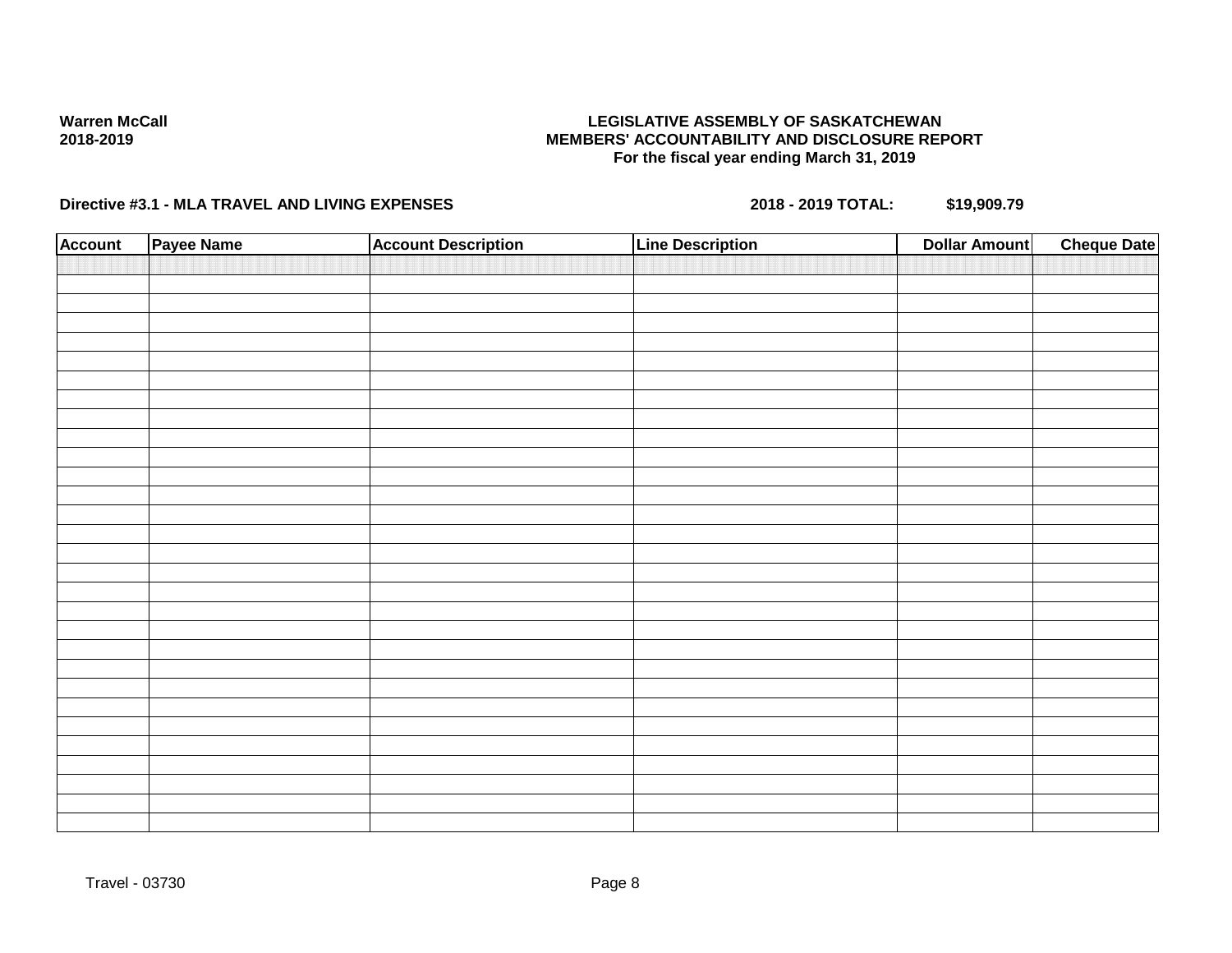## **LEGISLATIVE ASSEMBLY OF SASKATCHEWAN MEMBERS' ACCOUNTABILITY AND DISCLOSURE REPORT For the fiscal year ending March 31, 2019**

| <b>Account</b> | Payee Name | <b>Account Description</b> | <b>Line Description</b> | <b>Dollar Amount</b> | <b>Cheque Date</b> |
|----------------|------------|----------------------------|-------------------------|----------------------|--------------------|
|                |            |                            |                         |                      |                    |
|                |            |                            |                         |                      |                    |
|                |            |                            |                         |                      |                    |
|                |            |                            |                         |                      |                    |
|                |            |                            |                         |                      |                    |
|                |            |                            |                         |                      |                    |
|                |            |                            |                         |                      |                    |
|                |            |                            |                         |                      |                    |
|                |            |                            |                         |                      |                    |
|                |            |                            |                         |                      |                    |
|                |            |                            |                         |                      |                    |
|                |            |                            |                         |                      |                    |
|                |            |                            |                         |                      |                    |
|                |            |                            |                         |                      |                    |
|                |            |                            |                         |                      |                    |
|                |            |                            |                         |                      |                    |
|                |            |                            |                         |                      |                    |
|                |            |                            |                         |                      |                    |
|                |            |                            |                         |                      |                    |
|                |            |                            |                         |                      |                    |
|                |            |                            |                         |                      |                    |
|                |            |                            |                         |                      |                    |
|                |            |                            |                         |                      |                    |
|                |            |                            |                         |                      |                    |
|                |            |                            |                         |                      |                    |
|                |            |                            |                         |                      |                    |
|                |            |                            |                         |                      |                    |
|                |            |                            |                         |                      |                    |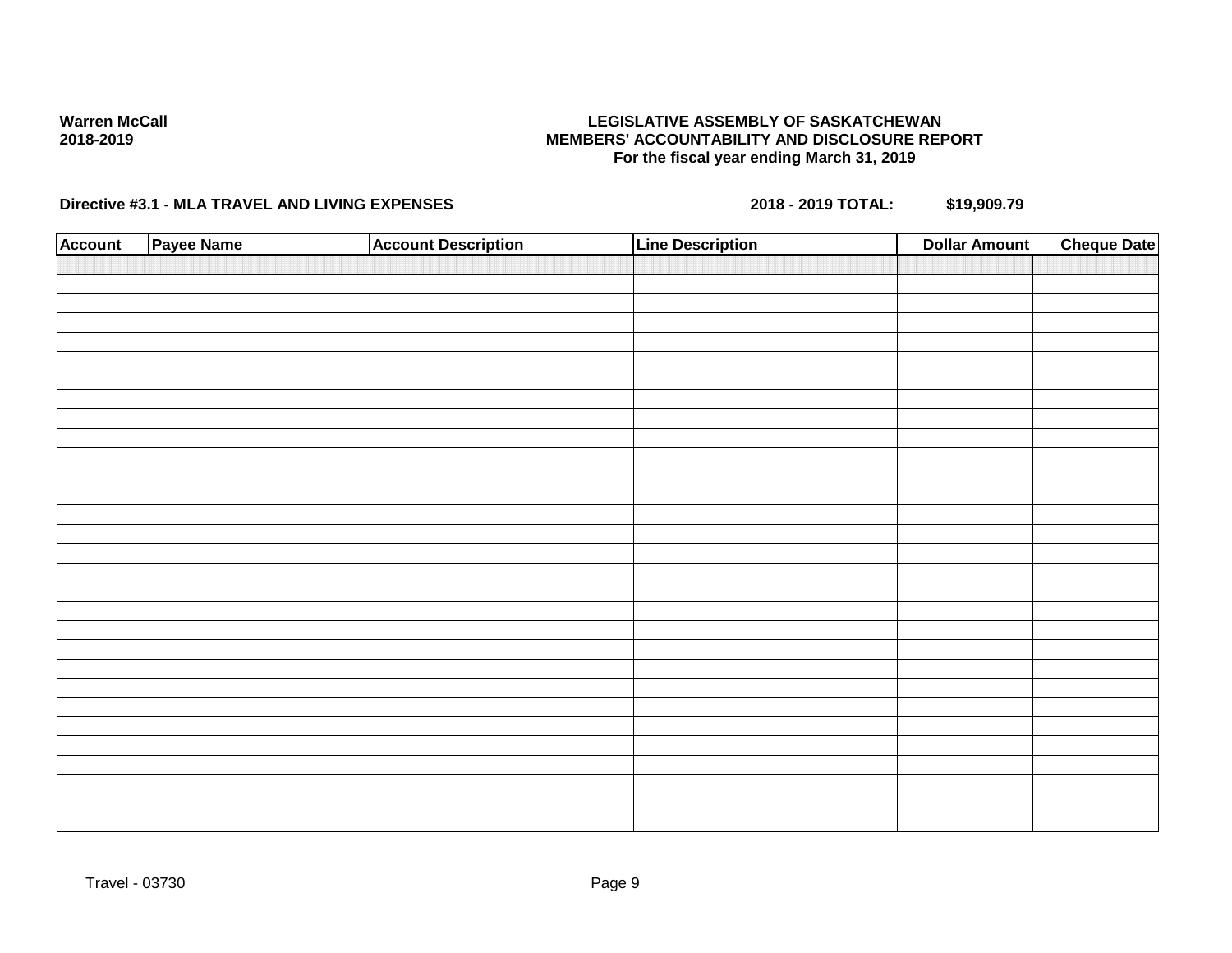## **LEGISLATIVE ASSEMBLY OF SASKATCHEWAN MEMBERS' ACCOUNTABILITY AND DISCLOSURE REPORT For the fiscal year ending March 31, 2019**

| <b>Account</b> | <b>Payee Name</b> | <b>Account Description</b> | <b>Line Description</b> | Dollar Amount | <b>Cheque Date</b> |
|----------------|-------------------|----------------------------|-------------------------|---------------|--------------------|
|                |                   |                            |                         |               |                    |
|                |                   |                            |                         |               |                    |
|                |                   |                            |                         |               |                    |
|                |                   |                            |                         |               |                    |
|                |                   |                            |                         |               |                    |
|                |                   |                            |                         |               |                    |
|                |                   |                            |                         |               |                    |
|                |                   |                            |                         |               |                    |
|                |                   |                            |                         |               |                    |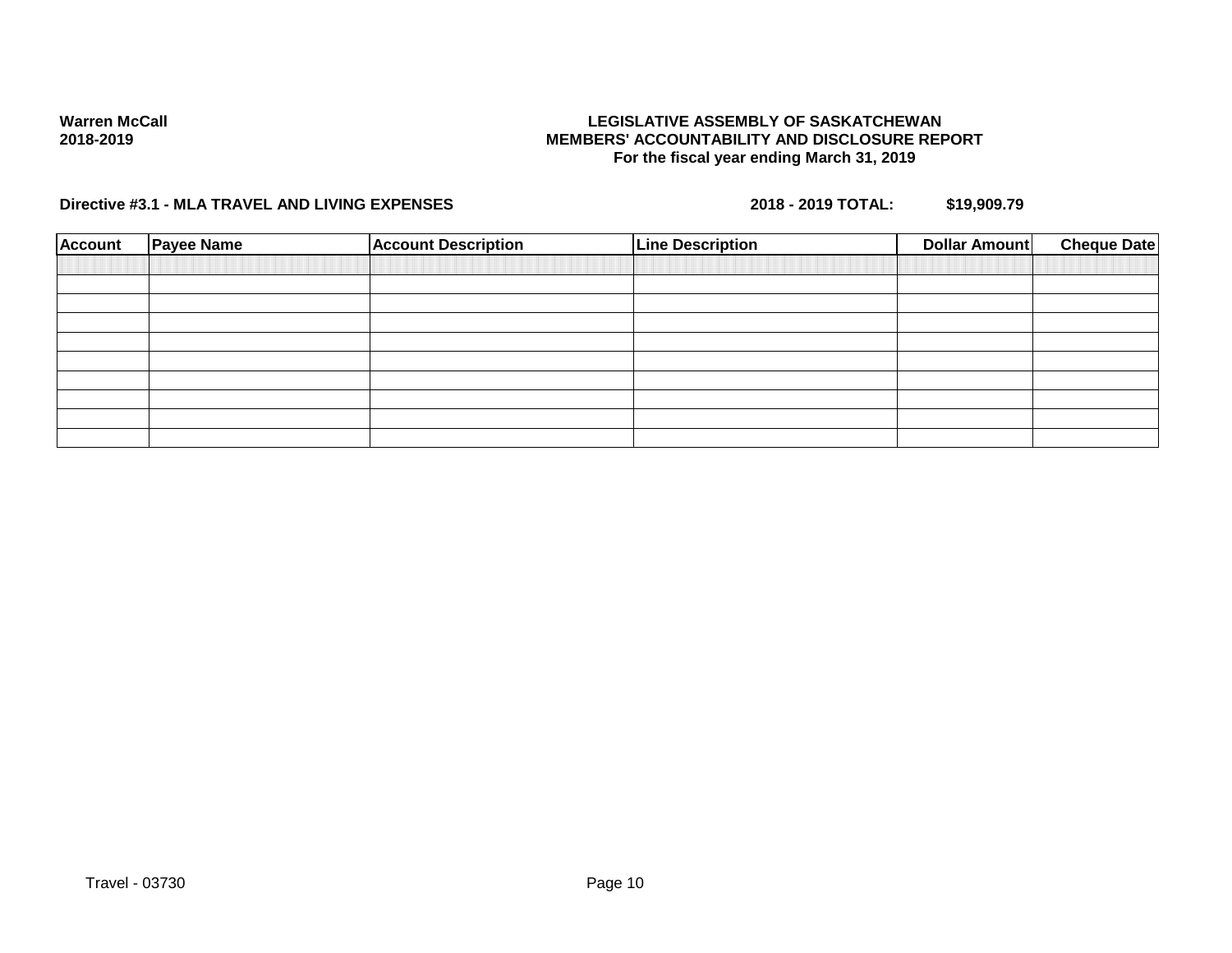## **LEGISLATIVE ASSEMBLY OF SASKATCHEWAN MEMBERS' ACCOUNTABILITY AND DISCLOSURE REPORT For the fiscal year ending March 31, 2019**

| <b>Account</b> | <b>Payee Name</b>                                   | <b>Account Description</b>                | <b>Line Description</b>                 | <b>Dollar Amount</b> | <b>Cheque Date</b> |
|----------------|-----------------------------------------------------|-------------------------------------------|-----------------------------------------|----------------------|--------------------|
|                |                                                     |                                           |                                         |                      |                    |
| 521372         | MICHAEL BELL PHOTOGRAPHY                            | Photographer's Services                   | PHOTOGRAPHERS SERVICES                  | 101.96               | 02-01-19           |
| 522000         | EAGLE HEART CENTRE INC.                             | Rent of Ground, Buildings and Other Space | MARCH 2019 MLA OFFICE RENT              | 1,471.00             | 03-12-19           |
| 522000         | <b>RANCH EHRLO SOCIETY</b>                          | Rent of Ground, Buildings and Other Space | APRIL 2018 MLA OFFICE RENT              | 1,435.00             | $04 - 01 - 18$     |
| 522000         | <b>RANCH EHRLO SOCIETY</b>                          | Rent of Ground, Buildings and Other Space | MAY 2018 MLA OFFICE RENT                | 1,471.00             | 04-16-18           |
| 522000         | <b>RANCH EHRLO SOCIETY</b>                          | Rent of Ground, Buildings and Other Space | JUNE 2018 MLA OFFICE RENT               | 1,471.00             | 06-01-18           |
| 522000         | <b>RANCH EHRLO SOCIETY</b>                          | Rent of Ground, Buildings and Other Space | JULY 2018 MLA OFFICE RENT               | 1,471.00             | 06-19-18           |
| 522000         | <b>RANCH EHRLO SOCIETY</b>                          | Rent of Ground, Buildings and Other Space | <b>AUGUST 2018 MLA OFFICE RENT</b>      | 1,471.00             | 07-18-18           |
| 522000         | <b>RANCH EHRLO SOCIETY</b>                          | Rent of Ground, Buildings and Other Space | SEPTEMBER 2018 MLA OFFICE RENT          | 1,471.00             | 08-17-18           |
| 522000         | <b>RANCH EHRLO SOCIETY</b>                          | Rent of Ground, Buildings and Other Space | OCTOBER 2018 MLA OFFICE RENT            | 1,471.00             | $10 - 01 - 18$     |
| 522000         | <b>RANCH EHRLO SOCIETY</b>                          | Rent of Ground, Buildings and Other Space | NOVEMBER 2018 MLA OFFICE RENT           | 1,471.00             | 10-16-18           |
| 522000         | <b>RANCH EHRLO SOCIETY</b>                          | Rent of Ground, Buildings and Other Space | DECEMBER 2018 MLA OFFICE RENT           | 1,471.00             | 11-16-18           |
| 522000         | <b>RANCH EHRLO SOCIETY</b>                          | Rent of Ground, Buildings and Other Space | JANUARY 2019 MLA OFFICE RENT            | 1,471.00             | $01 - 01 - 19$     |
| 522000         | <b>RANCH EHRLO SOCIETY</b>                          | Rent of Ground, Buildings and Other Space | FEBRUARY 2019 MLA OFFICE RENT           | 1,471.00             | $01 - 15 - 19$     |
| 522000         | <b>RANCH EHRLO SOCIETY</b>                          | Rent of Ground, Buildings and Other Space | MAR/19 MLA OFFICE RENT                  | 1,471.00             | 02-11-19           |
| 522000         | <b>RANCH EHRLO SOCIETY</b>                          | Rent of Ground, Buildings and Other Space | <b>RTV - WARREN MCCALL - MARCH RENT</b> | $-1,471.00$          | 03-21-19           |
| 522200         | MINISTER OF FINANCE-MINISTRY<br>OF CENTRAL SERVICES | <b>Rent of Photocopiers</b>               | MAIL SERVICES NOV/18                    | 100.00               | 12-01-18           |
| 522200         | <b>SUCCESS OFFICE SYSTEMS</b>                       | Rent of Photocopiers                      | <b>COPIER RENTAL - APRIL/18</b>         | 200.16               | $04 - 01 - 18$     |
| 522200         | <b>SUCCESS OFFICE SYSTEMS</b>                       | <b>Rent of Photocopiers</b>               | <b>COPIER CHARGES</b>                   | 204.17               | 05-01-18           |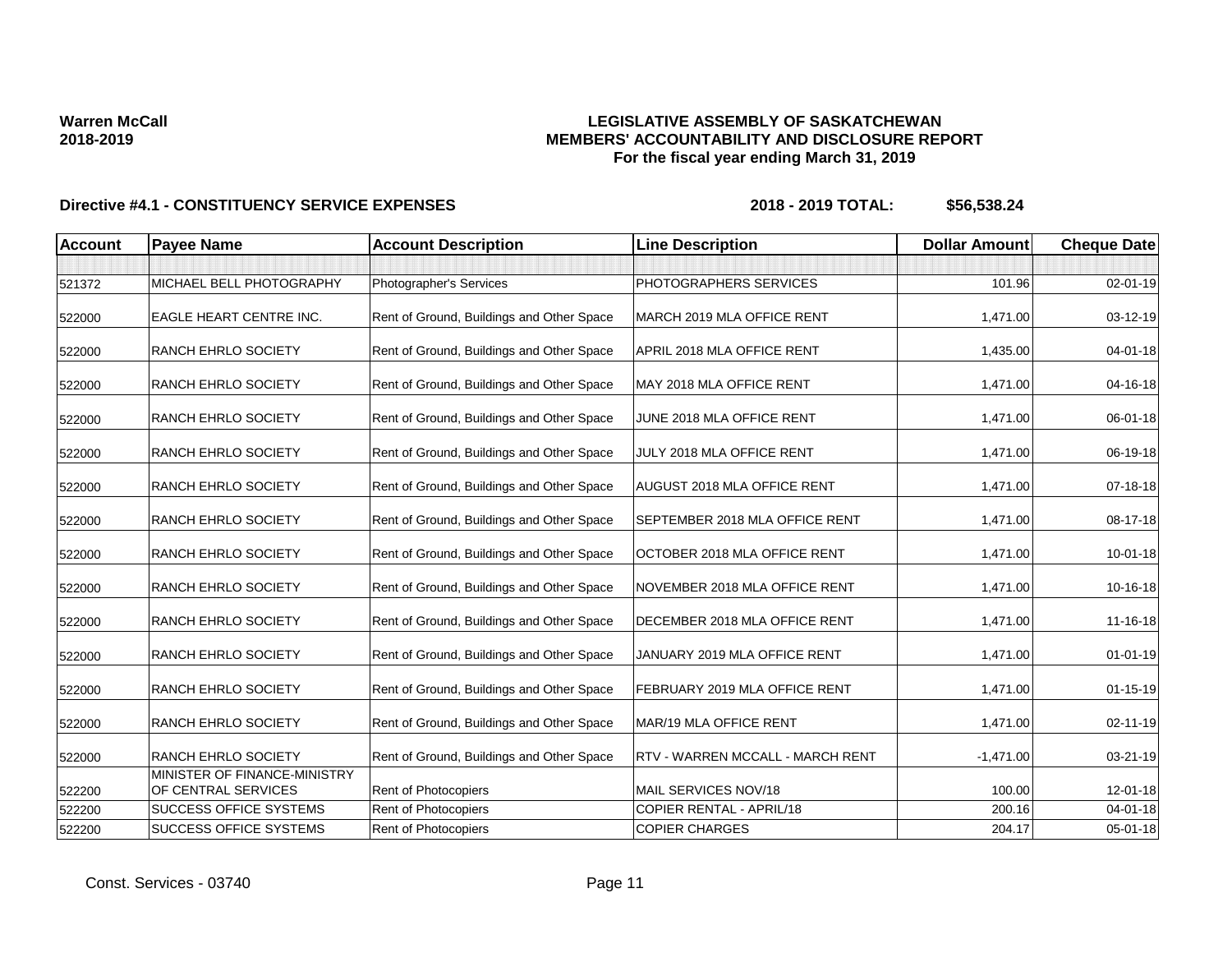## **LEGISLATIVE ASSEMBLY OF SASKATCHEWAN MEMBERS' ACCOUNTABILITY AND DISCLOSURE REPORT For the fiscal year ending March 31, 2019**

| <b>Account</b> | <b>Payee Name</b>                                           | <b>Account Description</b>           | <b>Line Description</b>             | <b>Dollar Amount</b> | <b>Cheque Date</b> |
|----------------|-------------------------------------------------------------|--------------------------------------|-------------------------------------|----------------------|--------------------|
|                |                                                             |                                      |                                     |                      |                    |
| 522200         | <b>ISUCCESS OFFICE SYSTEMS</b>                              | <b>Rent of Photocopiers</b>          | <b>COPIER CHARGES</b>               | 200.34               | 06-01-18           |
| 522200         | <b>SUCCESS OFFICE SYSTEMS</b>                               | Rent of Photocopiers                 | <b>COPIER CHARGES</b>               | 165.90               | $07 - 05 - 18$     |
| 522200         | <b>SUCCESS OFFICE SYSTEMS</b>                               | Rent of Photocopiers                 | <b>COPIER CHARGES</b>               | 164.35               | 08-14-18           |
| 522200         | <b>SUCCESS OFFICE SYSTEMS</b>                               | Rent of Photocopiers                 | <b>COPIER CHARGES</b>               | 163.56               | 09-10-18           |
| 522200         | SUCCESS OFFICE SYSTEMS                                      | Rent of Photocopiers                 | <b>COPIER CHARGES</b>               | 161.51               | $10 - 01 - 18$     |
| 522200         | <b>SUCCESS OFFICE SYSTEMS</b>                               | Rent of Photocopiers                 | <b>COPIER CHARGES</b>               | 219.07               | $11 - 05 - 18$     |
| 522200         | <b>SUCCESS OFFICE SYSTEMS</b>                               | Rent of Photocopiers                 | <b>COPIER CHARGES</b>               | 186.64               | 12-05-18           |
| 522200         | <b>SUCCESS OFFICE SYSTEMS</b>                               | Rent of Photocopiers                 | <b>COPIER CHARGES</b>               | 167.69               | $01 - 02 - 19$     |
| 522200         | <b>SUCCESS OFFICE SYSTEMS</b>                               | Rent of Photocopiers                 | <b>COPIER CHARGES</b>               | 179.18               | $02 - 01 - 19$     |
| 522200         | <b>SUCCESS OFFICE SYSTEMS</b>                               | Rent of Photocopiers                 | <b>COPIER CHARGES</b>               | 183.46               | 03-01-19           |
|                |                                                             |                                      | BIN RENTAL AUGUST 15, 2018 - AUGUST |                      |                    |
| 522300         | <b>CROWN SHRED &amp; RECYCLING</b>                          | Rent of Other Equipment and Material | 14, 2019                            | 36.00                | 07-15-18           |
| 522500         | SMITHS' AGENCY (REGINA) LTD.                                | <b>Insurance Premiums</b>            | OFFICE INSURANCE POLICY#C70034664-3 | 588.30               | 04-01-18           |
| 525000         | MINISTER OF FINANCE-MINISTRY<br>OF CENTRAL SERVICES         | Postal, Courier, Freight and Related | APRIL 2018 MAIL SERVICES            | 47.92                | 07-01-18           |
| 525000         | MINISTER OF FINANCE-MINISTRY<br>OF CENTRAL SERVICES         | Postal, Courier, Freight and Related | MAY 2018 MAIL SERVICES              | 47.92                | $07 - 01 - 18$     |
| 525000         | MINISTER OF FINANCE-MINISTRY<br>OF CENTRAL SERVICES         | Postal, Courier, Freight and Related | JUNE 2018 MAIL SERVICES             | 48.42                | 08-01-18           |
| 525000         | MINISTER OF FINANCE-MINISTRY<br>OF CENTRAL SERVICES         | Postal, Courier, Freight and Related | JULY 2018 MAIL SERVICES             | 45.96                | 09-06-18           |
| 525000         | MINISTER OF FINANCE-MINISTRY<br>OF CENTRAL SERVICES         | Postal, Courier, Freight and Related | AUGUST 2018 MAIL SERVICES           | 45.96                | $10-10-18$         |
| 525000         | MINISTER OF FINANCE-MINISTRY<br>OF CENTRAL SERVICES         | Postal, Courier, Freight and Related | SEPTEMBER 2018 MAIL SERVICES        | 46.02                | $11 - 01 - 18$     |
| 525000         | MINISTER OF FINANCE-MINISTRY<br>OF CENTRAL SERVICES         | Postal, Courier, Freight and Related | MAIL SERVICES OCT/18                | 46.02                | 12-01-18           |
| 525000         | <b>IMINISTER OF FINANCE-MINISTRY</b><br>OF CENTRAL SERVICES | Postal, Courier, Freight and Related | MAIL SERVICES NOV/18                | 46.02                | $01 - 01 - 19$     |
| 525000         | MINISTER OF FINANCE-MINISTRY<br>OF CENTRAL SERVICES         | Postal, Courier, Freight and Related | MAIL SERVICES DEC/18                | 46.02                | 02-01-19           |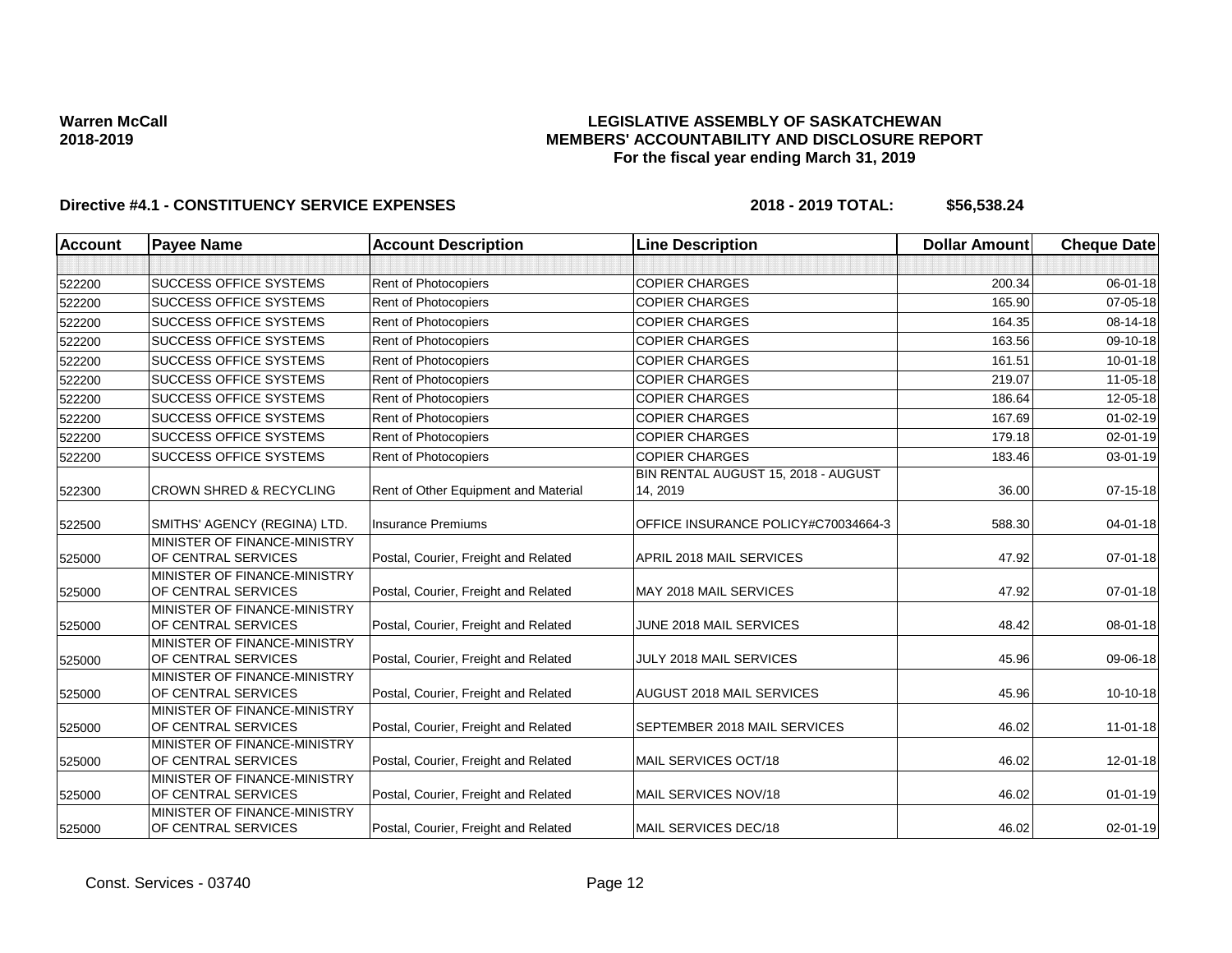## **LEGISLATIVE ASSEMBLY OF SASKATCHEWAN MEMBERS' ACCOUNTABILITY AND DISCLOSURE REPORT For the fiscal year ending March 31, 2019**

| <b>Account</b> | <b>Payee Name</b>                                     | <b>Account Description</b>                | <b>Line Description</b>                                | <b>Dollar Amount</b> | <b>Cheque Date</b> |
|----------------|-------------------------------------------------------|-------------------------------------------|--------------------------------------------------------|----------------------|--------------------|
|                |                                                       |                                           |                                                        |                      |                    |
|                | MINISTER OF FINANCE-MINISTRY                          |                                           |                                                        |                      |                    |
| 525000         | OF CENTRAL SERVICES                                   | Postal, Courier, Freight and Related      | MAIL SERVICES JAN/19                                   | 2,057.96             | $03 - 01 - 19$     |
|                | MINISTER OF FINANCE-MINISTRY                          |                                           |                                                        |                      |                    |
| 525000         | OF CENTRAL SERVICES                                   | Postal, Courier, Freight and Related      | MAIL SERVICES FEB/19                                   | 46.02                | 03-14-19           |
|                | MINISTER OF FINANCE-MINISTRY                          |                                           |                                                        |                      |                    |
| 525000         | OF CENTRAL SERVICES                                   | Postal, Courier, Freight and Related      | MAIL SERVICES MAR/19                                   | 46.02                | 03-31-19           |
| 525000         | <b>STAPLES BUSINESS DEPOT</b>                         | Postal, Courier, Freight and Related      | POSTAGE OFFICE SUPPLIES                                | 180.20               | $12 - 01 - 18$     |
| 525000         | <b>STAPLES BUSINESS DEPOT</b>                         | Postal, Courier, Freight and Related      | POSTAGE, OFFICE SUPPLIES                               | 756.00               | 03-06-19           |
| 525000         | <b>STAPLES BUSINESS DEPOT</b>                         | Postal, Courier, Freight and Related      | POSTAGE, OFFICE SUPPLIES                               | 190.80               | 03-14-19           |
| 528000         | POWERLAND COMPUTERS LTD.                              | <b>Support Services</b>                   | <b>TECHNICAL SERVICE</b>                               | 73.94                | $06 - 01 - 18$     |
| 528000         | POWERLAND COMPUTERS LTD.                              | <b>Support Services</b>                   | <b>TECHNICAL SERVICE</b>                               | 73.94                | 08-01-18           |
| 528000         | POWERLAND COMPUTERS LTD.                              | <b>Support Services</b>                   | <b>COMPUTER REPAIRS</b>                                | 75.00                | $01 - 01 - 19$     |
| 528000         | POWERLAND COMPUTERS LTD.                              | <b>Support Services</b>                   | <b>COMPUTER REPAIR</b>                                 | 131.24               | 03-21-19           |
| 528000         | <b>RIGHT BRAIN CREATIVE SERVICES Support Services</b> |                                           | <b>TECHNICAL SERVICE</b>                               | 50.00                | $07 - 01 - 18$     |
| 528100         | NETFORE SYSTEMS INC.                                  | <b>Information Services Subscriptions</b> | CONSTITUENT RELATIONSHIP<br><b>MANAGEMENT SOFTWARE</b> | 3,000.00             | 09-01-18           |
| 529000         | A & N SIGNS                                           | <b>General Contractual Services</b>       | <b>SIGN CLEANING</b>                                   | 106.00               | $05 - 15 - 18$     |
| 529000         | CROWN SHRED & RECYCLING                               | <b>General Contractual Services</b>       | <b>RECYCLING</b>                                       | 44.00                | 10-03-18           |
| 530000         | <b>BELL MEDIA INC.</b>                                | <b>Communications Development Costs</b>   | <b>ADVERTISING</b>                                     | 25.00                | 02-01-19           |
| 530000         | MICHAEL BELL PHOTOGRAPHY                              | <b>Communications Development Costs</b>   | PHOTOGRAPHERS SERVICES                                 | 185.50               | 02-01-19           |
| 530000         | PATTISON OUTDOOR<br><b>ADVERTISING LTD.</b>           | <b>Communications Development Costs</b>   | ADVERTISING PRODUCTION                                 | 344.50               | $07 - 02 - 18$     |
| 530000         | PATTISON OUTDOOR<br>ADVERTISING LTD.                  | <b>Communications Development Costs</b>   | <b>PRODUCTION FEE</b>                                  | 344.50               | $10 - 01 - 18$     |
| 530000         | SEIDLIK, LOGAN                                        | <b>Communications Development Costs</b>   | ADVERTISING PRODUCTION                                 | 911.60               | 03-18-19           |
| 530100         | PATTISON OUTDOOR<br>ADVERTISING LTD.                  | <b>Communcations Production</b>           | <b>COMMUNICATIONS PRODUCTION FEE</b>                   | 378.42               | 04-01-18           |
| 530500         | 101142236 SASKATCHEWAN LTD.                           | Media Placement                           | <b>ADVERTISING</b>                                     | 252.00               | 03-31-19           |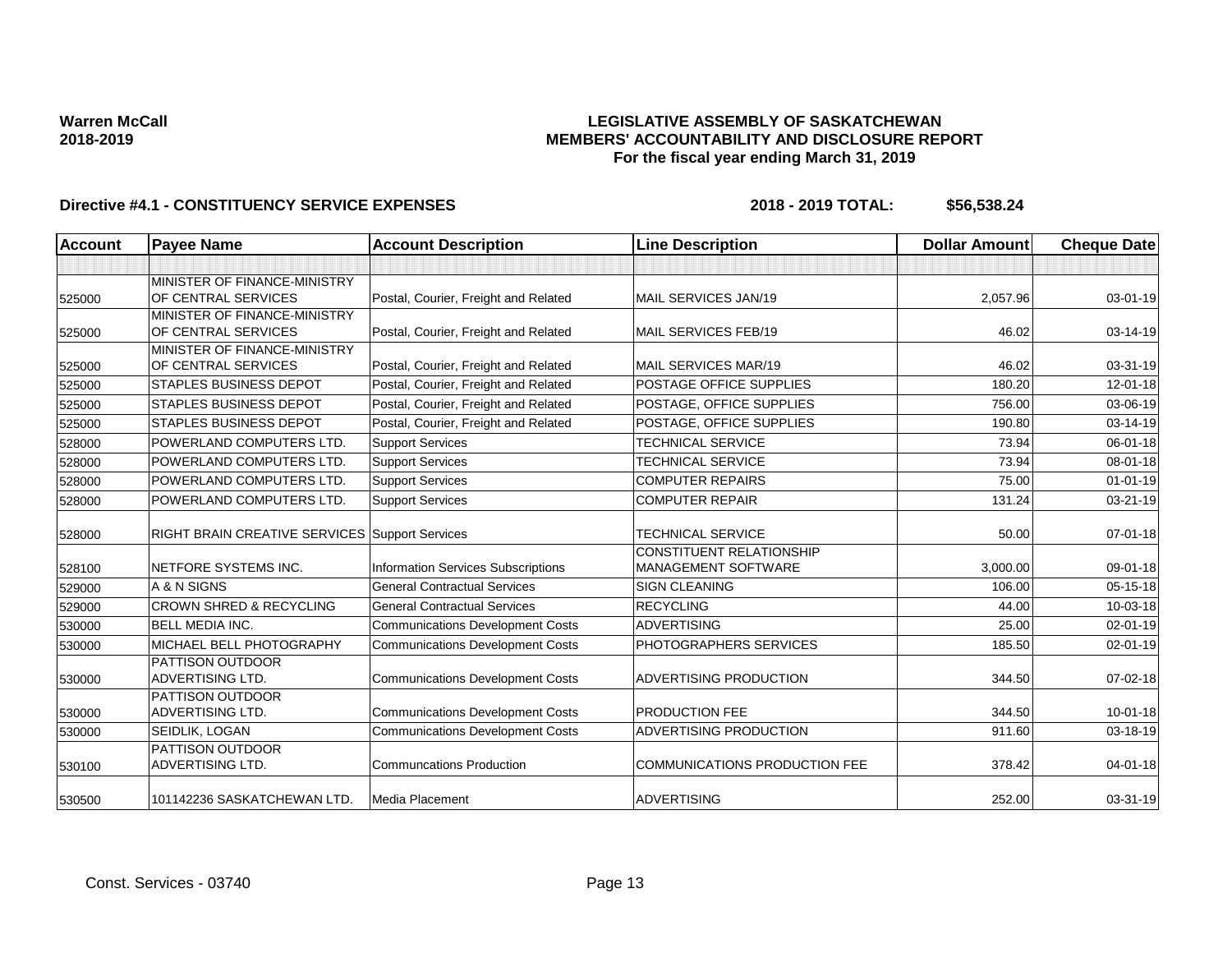## **LEGISLATIVE ASSEMBLY OF SASKATCHEWAN MEMBERS' ACCOUNTABILITY AND DISCLOSURE REPORT For the fiscal year ending March 31, 2019**

| Account | <b>Payee Name</b>             | <b>Account Description</b> | <b>Line Description</b> | <b>Dollar Amount</b> | <b>Cheque Date</b> |
|---------|-------------------------------|----------------------------|-------------------------|----------------------|--------------------|
|         |                               |                            |                         |                      |                    |
| 530500  | 101142236 SASKATCHEWAN LTD.   | Media Placement            | <b>ADVERTISING</b>      | 330.00               | 03-31-19           |
| 530500  | <b>BELL MEDIA INC.</b>        | Media Placement            | <b>ADVERTISING</b>      | 190.00               | $02 - 01 - 19$     |
|         | CATHEDRAL AREA COMMUNITY      |                            |                         |                      |                    |
| 530500  | <b>ASSOC</b>                  | <b>Media Placement</b>     | <b>ADVERTISING</b>      | 150.00               | 05-10-18           |
|         | CATHEDRAL AREA COMMUNITY      |                            |                         |                      |                    |
| 530500  | <b>ASSOC</b>                  | <b>Media Placement</b>     | <b>ADVERTISING</b>      | 150.00               | 07-04-18           |
|         | CATHEDRAL AREA COMMUNITY      |                            |                         |                      |                    |
| 530500  | <b>ASSOC</b>                  | Media Placement            | <b>ADVERTISING</b>      | 150.00               | 09-04-18           |
|         | CATHEDRAL AREA COMMUNITY      |                            |                         |                      |                    |
| 530500  | <b>ASSOC</b>                  | <b>Media Placement</b>     | <b>ADVERTISING</b>      | 150.00               | $11-01-18$         |
|         | CATHEDRAL AREA COMMUNITY      |                            |                         |                      |                    |
| 530500  | <b>ASSOC</b>                  | Media Placement            | <b>ADVERTISING</b>      | 150.00               | $01 - 04 - 19$     |
| 530500  | <b>DIRECTWEST CORPORATION</b> | Media Placement            | <b>ADVERTISING</b>      | 112.50               | 09-01-18           |
| 530500  | <b>DIRECTWEST CORPORATION</b> | Media Placement            | <b>ADVERTISING</b>      | 112.50               | $11-01-18$         |
| 530500  | <b>DIRECTWEST CORPORATION</b> | Media Placement            | <b>ADVERTISING</b>      | 112.50               | $11-01-18$         |
| 530500  | <b>DIRECTWEST CORPORATION</b> | Media Placement            | <b>ADVERTISING</b>      | 112.50               | 11-01-18           |
| 530500  | <b>DIRECTWEST CORPORATION</b> | <b>Media Placement</b>     | <b>ADVERTISING</b>      | 112.50               | 12-01-18           |
| 530500  | DIRECTWEST CORPORATION        | Media Placement            | <b>ADVERTISING</b>      | 112.50               | 12-13-18           |
| 530500  | <b>DIRECTWEST CORPORATION</b> | <b>Media Placement</b>     | <b>ADVERTISING</b>      | $-112.50$            | $12 - 18 - 18$     |
| 530500  | <b>DIRECTWEST CORPORATION</b> | <b>Media Placement</b>     | <b>ADVERTISING</b>      | 112.50               | $01 - 11 - 19$     |
| 530500  | HARVARD BROADCASTING INC.     | <b>Media Placement</b>     | <b>ADVERTISING</b>      | 262.00               | 03-01-19           |
| 530500  | <b>MADD MESSAGE</b>           | <b>Media Placement</b>     | <b>ADVERTISING</b>      | 108.33               | 08-01-18           |
| 530500  | MOOSE JAW EXPRESS.COM         | Media Placement            | <b>ADVERTISING</b>      | 61.15                | $02 - 01 - 19$     |
|         | <b>NEW DEMOCRATIC PARTY</b>   |                            |                         |                      |                    |
| 530500  | <b>CAUCUS</b>                 | Media Placement            | <b>ADVERTISING</b>      | 3,241.40             | 03-31-19           |
|         | NORTH CENTRAL COMMUNITY       |                            |                         |                      |                    |
| 530500  | <b>ASSOCIATION</b>            | <b>Media Placement</b>     | <b>ADVERTISING</b>      | 85.00                | 04-01-18           |
|         | NORTH CENTRAL COMMUNITY       |                            |                         |                      |                    |
| 530500  | <b>ASSOCIATION</b>            | Media Placement            | <b>ADVERTISING</b>      | 85.00                | 06-01-18           |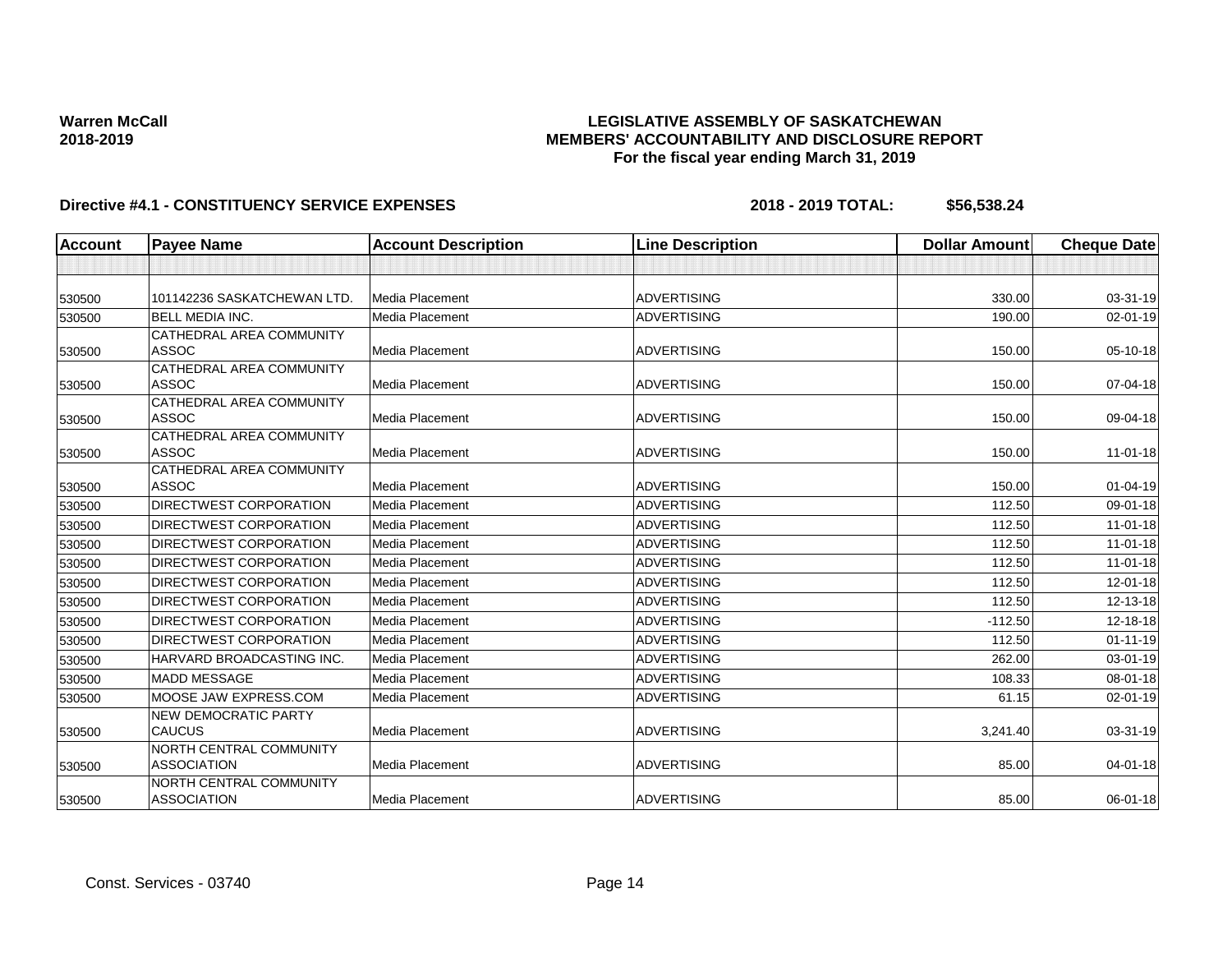## **LEGISLATIVE ASSEMBLY OF SASKATCHEWAN MEMBERS' ACCOUNTABILITY AND DISCLOSURE REPORT For the fiscal year ending March 31, 2019**

| <b>Account</b> | <b>Payee Name</b>       | <b>Account Description</b> | <b>Line Description</b>               | <b>Dollar Amount</b> | <b>Cheque Date</b> |
|----------------|-------------------------|----------------------------|---------------------------------------|----------------------|--------------------|
|                |                         |                            |                                       |                      |                    |
|                | NORTH CENTRAL COMMUNITY |                            |                                       |                      |                    |
| 530500         | <b>ASSOCIATION</b>      | Media Placement            | <b>ADVERTISING</b>                    | 85.00                | 08-01-18           |
|                | NORTH CENTRAL COMMUNITY |                            |                                       |                      |                    |
| 530500         | <b>ASSOCIATION</b>      | Media Placement            | <b>ADVERTISING</b>                    | 85.00                | $01 - 01 - 19$     |
|                | NORTH CENTRAL COMMUNITY |                            |                                       |                      |                    |
| 530500         | <b>ASSOCIATION</b>      | Media Placement            | <b>ADVERTISING</b>                    | 85.00                | 03-01-19           |
|                | <b>PATTISON OUTDOOR</b> |                            |                                       |                      |                    |
| 530500         | ADVERTISING LTD.        | Media Placement            | <b>BUS BENCH ADVERTISING APRIL/18</b> | 800.00               | 04-01-18           |
|                | <b>PATTISON OUTDOOR</b> |                            |                                       |                      |                    |
| 530500         | ADVERTISING LTD.        | Media Placement            | <b>ADVERTISING</b>                    | 800.00               | 05-01-18           |
|                | <b>PATTISON OUTDOOR</b> |                            |                                       |                      |                    |
| 530500         | <b>ADVERTISING LTD.</b> | Media Placement            | <b>ADVERTISING</b>                    | 800.00               | 06-01-18           |
|                | <b>PATTISON OUTDOOR</b> |                            |                                       |                      |                    |
| 530500         | <b>ADVERTISING LTD.</b> | Media Placement            | <b>ADVERTISING</b>                    | 800.00               | $07 - 01 - 18$     |
|                | <b>PATTISON OUTDOOR</b> |                            |                                       |                      |                    |
| 530500         | <b>ADVERTISING LTD.</b> | Media Placement            | <b>ADVERTISING</b>                    | 800.00               | 07-23-18           |
|                | <b>PATTISON OUTDOOR</b> |                            |                                       |                      |                    |
| 530500         | ADVERTISING LTD.        | Media Placement            | <b>ADVERTISING</b>                    | 800.00               | 08-20-18           |
|                | <b>PATTISON OUTDOOR</b> |                            |                                       |                      |                    |
| 530500         | <b>ADVERTISING LTD.</b> | Media Placement            | <b>ADVERTISING</b>                    | 800.00               | 09-17-18           |
|                | <b>PATTISON OUTDOOR</b> |                            |                                       |                      |                    |
| 530500         | ADVERTISING LTD.        | Media Placement            | <b>ADVERTISING</b>                    | 800.00               | $10-15-18$         |
|                | <b>PATTISON OUTDOOR</b> |                            |                                       |                      |                    |
| 530500         | <b>ADVERTISING LTD.</b> | Media Placement            | <b>ADVERTISING</b>                    | 800.00               | $11 - 12 - 18$     |
|                | <b>PATTISON OUTDOOR</b> |                            |                                       |                      |                    |
| 530500         | <b>ADVERTISING LTD.</b> | Media Placement            | <b>ADVERTISING</b>                    | 800.00               | 12-10-18           |
|                | <b>PATTISON OUTDOOR</b> |                            |                                       |                      |                    |
| 530500         | <b>ADVERTISING LTD.</b> | Media Placement            | <b>ADVERTISING</b>                    | 344.50               | $01 - 01 - 19$     |
|                | <b>PATTISON OUTDOOR</b> |                            |                                       |                      |                    |
| 530500         | ADVERTISING LTD.        | Media Placement            | <b>ADVERTISING</b>                    | 800.00               | $01 - 07 - 19$     |
|                | <b>PATTISON OUTDOOR</b> |                            |                                       |                      |                    |
| 530500         | ADVERTISING LTD.        | Media Placement            | <b>ADVERTISING</b>                    | 800.00               | 02-04-19           |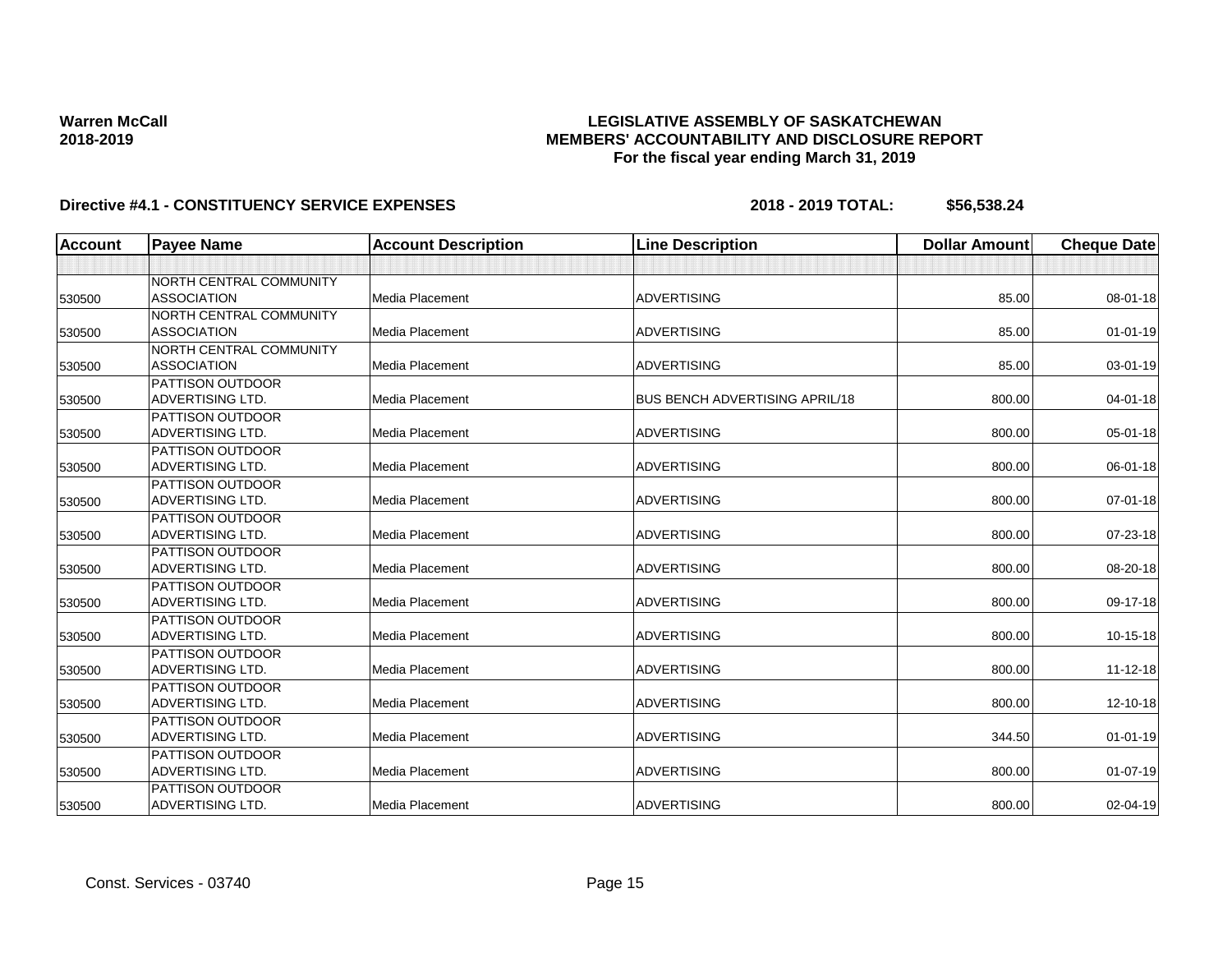## **LEGISLATIVE ASSEMBLY OF SASKATCHEWAN MEMBERS' ACCOUNTABILITY AND DISCLOSURE REPORT For the fiscal year ending March 31, 2019**

| <b>Account</b> | <b>Payee Name</b>                                      | <b>Account Description</b>                                        | <b>Line Description</b>    | <b>Dollar Amount</b> | <b>Cheque Date</b> |
|----------------|--------------------------------------------------------|-------------------------------------------------------------------|----------------------------|----------------------|--------------------|
|                |                                                        |                                                                   |                            |                      |                    |
|                | <b>PATTISON OUTDOOR</b>                                |                                                                   |                            |                      |                    |
| 530500         | <b>ADVERTISING LTD.</b>                                | Media Placement                                                   | <b>ADVERTISING</b>         | 800.00               | 03-04-19           |
| 530500         | POSTMEDIA NETWORK INC.                                 | Media Placement                                                   | ADVERTISING - NO GST       | 8.08                 | 03-01-19           |
| 530500         | POSTMEDIA NETWORK INC.                                 | <b>Media Placement</b>                                            | ADVERTISING - NO GST       | 32.31                | 03-01-19           |
| 530500         | <b>PRAIRIE DOG MAGAZINE</b>                            | Media Placement                                                   | <b>ADVERTISING</b>         | 143.00               | 05-01-18           |
| 530500         | PRAIRIE DOG MAGAZINE                                   | <b>Media Placement</b>                                            | <b>ADVERTISING</b>         | 306.25               | 06-07-18           |
| 530500         | <b>PRAIRIE DOG MAGAZINE</b>                            | <b>Media Placement</b>                                            | <b>ADVERTISING</b>         | 265.25               | $10 - 01 - 18$     |
| 530500         | PRAIRIE DOG MAGAZINE                                   | Media Placement                                                   | <b>ADVERTISING</b>         | 109.80               | $01 - 01 - 19$     |
| 530500         | <b>REGINA PRIDE INC.</b>                               | Media Placement                                                   | <b>ADVERTISING</b>         | 87.50                | 04-20-18           |
| 530500         | <b>REGINA RED SOX BASEBALL</b>                         | Media Placement                                                   | <b>ADVERTISING</b>         | 200.00               | 06-01-18           |
|                | <b>REGINA THUNDER FOOTBALL</b>                         |                                                                   |                            |                      |                    |
| 530500         | <b>CLUB</b>                                            | Media Placement                                                   | <b>ADVERTISING</b>         | 125.00               | 04-09-18           |
|                | ROYAL CANADIAN LEGION                                  |                                                                   |                            |                      |                    |
| 530500         | <b>SASKATCHEWAN COMMAND</b>                            | <b>Media Placement</b>                                            | <b>GROUP ADVERTISING</b>   | 76.56                | 03-12-19           |
| 530500         | <b>SPRING FREE FROM RACISM</b>                         | <b>Media Placement</b>                                            | <b>ADVERTISING</b>         | 100.00               | 03-24-19           |
|                | STUDENTS' UNION OF THE UNIV.                           |                                                                   |                            |                      |                    |
| 530500         | OF REGINA INC.                                         | <b>Media Placement</b>                                            | <b>ADVERTISING</b>         | 193.75               | 08-01-18           |
|                | SUDDENLY SASKATCHEWAN                                  |                                                                   |                            |                      |                    |
| 530500         | <b>MAGAZINE</b>                                        | Media Placement                                                   | <b>ADVERTISING</b>         | 30.00                | 03-01-19           |
| 530500         | <b>WORLD SPECTATOR</b>                                 | Media Placement                                                   | <b>ADVERTISING</b>         | 51.67                | $10 - 01 - 18$     |
| 530800         | ALLIED PRINTERS & PROMOTIONS                           | Publications                                                      | <b>HANDBILL</b>            | 51.68                | 07-01-18           |
| 530900         | ALLIED PRINTERS & PROMOTIONS                           | <b>Promotional Items</b>                                          | PROMOTIONAL ITEMS          | 2,459.20             | $01 - 07 - 19$     |
|                | <b>INDIAN METIS CHRISTIAN</b>                          |                                                                   |                            |                      |                    |
| 530900         | FELLOWSHIP INC.                                        | <b>Promotional Items</b>                                          | PROMOTIONAL ITEMS          | 882.00               | 12-13-18           |
|                |                                                        |                                                                   |                            |                      |                    |
| 530900         | <b>RIGHT BRAIN CREATIVE SERVICES Promotional Items</b> |                                                                   | PROMOTIONAL ITEMS          | 200.00               | $01 - 03 - 19$     |
|                | LEGISLATIVE FOOD SERVICE                               | Deputy Minister/Ministry Head Business                            | <b>STUDENT DRINKS</b>      | 14.84                | $12 - 01 - 18$     |
| 543201         |                                                        | Expenses - Refreshments<br>Deputy Minister/Ministry Head Business |                            |                      |                    |
| 543201         | <b>LEGISLATIVE FOOD SERVICE</b>                        | Expenses - Refreshments                                           | <b>STUDENT DRINKS</b>      | 31.80                | $01 - 01 - 19$     |
| 550200         | <b>REGINA LEADER POST</b>                              | Books, Mags and Ref Materials                                     | 139946 4M RENEWAL - NO GST | 120.00               | 04-19-18           |
|                |                                                        |                                                                   |                            |                      |                    |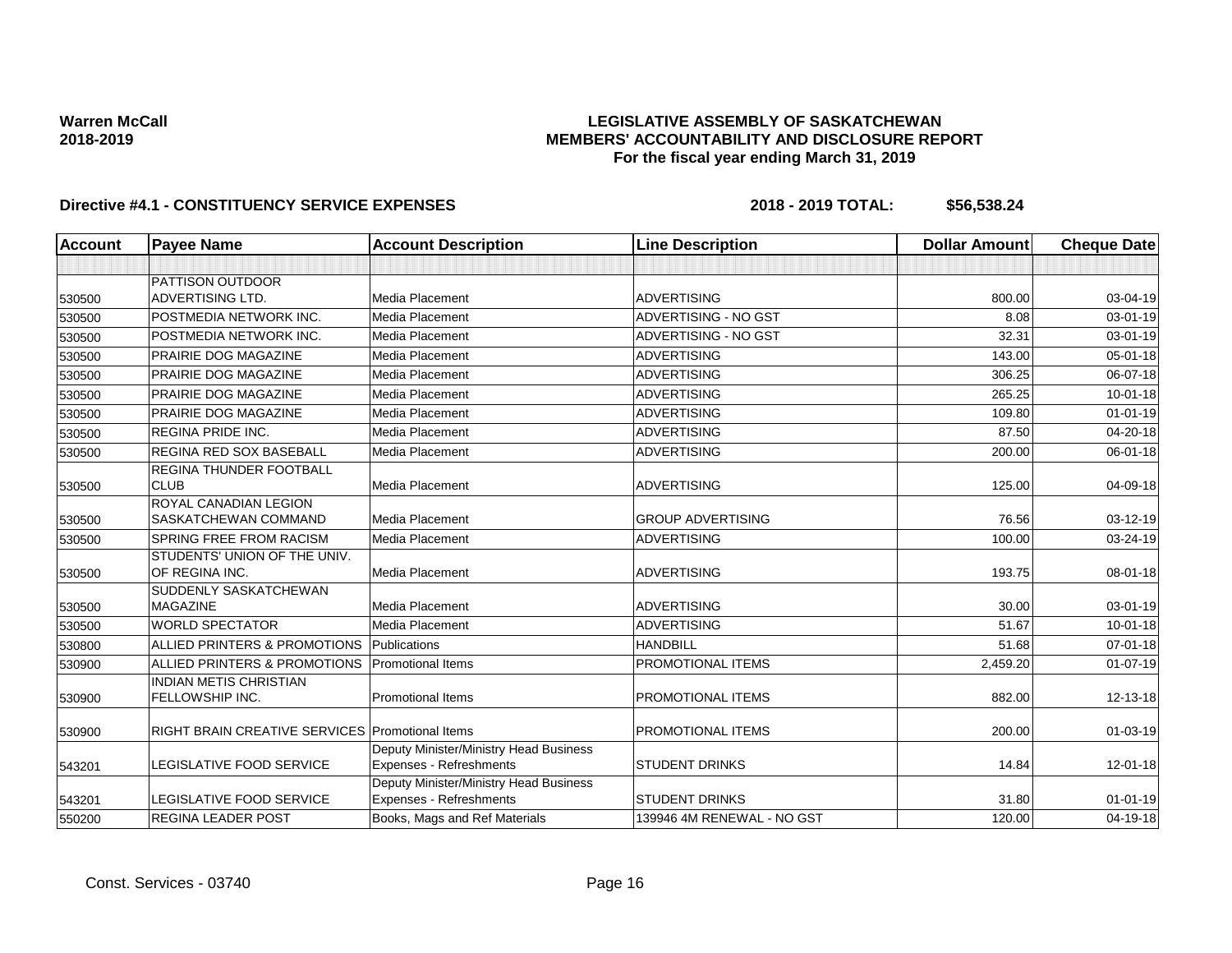## **LEGISLATIVE ASSEMBLY OF SASKATCHEWAN MEMBERS' ACCOUNTABILITY AND DISCLOSURE REPORT For the fiscal year ending March 31, 2019**

| <b>Account</b> | <b>Payee Name</b>             | <b>Account Description</b>           | <b>Line Description</b>           | <b>Dollar Amount</b> | <b>Cheque Date</b> |
|----------------|-------------------------------|--------------------------------------|-----------------------------------|----------------------|--------------------|
|                |                               |                                      |                                   |                      |                    |
| 550200         | <b>REGINA LEADER POST</b>     | Books, Mags and Ref Materials        | <b>SUBSCRIPTION NEWSPAPER</b>     | 126.00               | $11-01-18$         |
| 550200         | REGINA LEADER POST            | Books, Mags and Ref Materials        | <b>SUBSCRIPTION</b>               | 120.00               | 03-07-19           |
| 555000         | H & R CUSTOM WATER LTD.       | Other Material and Supplies          | <b>BOTTLED WATER</b>              | 27.50                | 06-07-18           |
| 555000         | MCCALL, WARREN G.             | Other Material and Supplies          | <b>REIMB: CELLPHONE COVER</b>     | 99.89                | 08-02-18           |
| 555000         | MCCASHIN, TIM A               | Other Material and Supplies          | OFFICE SUPPLIES                   | 28.91                | $01 - 16 - 19$     |
| 555000         | MCCASHIN, TIM A               | Other Material and Supplies          | <b>OFFICE SUPPLIES</b>            | 17.75                | 03-26-19           |
| 555000         | <b>STAPLES BUSINESS DEPOT</b> | Other Material and Supplies          | <b>MISC &amp; OFFICE SUPPLIES</b> | 39.09                | $05-17-18$         |
| 555000         | <b>STAPLES BUSINESS DEPOT</b> | Other Material and Supplies          | 88461 OFFICE SUPPLIES - NO GST    | 118.74               | 07-12-18           |
| 555000         | STAPLES BUSINESS DEPOT        | <b>Other Material and Supplies</b>   | POSTAGE OFFICE SUPPLIES           | 56.56                | 12-01-18           |
| 555000         | <b>STAPLES BUSINESS DEPOT</b> | <b>Other Material and Supplies</b>   | POSTAGE, OFFICE SUPPLIES          | 57.20                | 03-06-19           |
| 555000         | <b>STAPLES BUSINESS DEPOT</b> | Other Material and Supplies          | POSTAGE, OFFICE SUPPLIES          | 118.67               | $03 - 14 - 19$     |
| 555000         | <b>STAPLES BUSINESS DEPOT</b> | Other Material and Supplies          | OFFICE SUPPLIES                   | 250.84               | 03-26-19           |
| 555080         | MCCALL, WARREN G.             | Other Misc Material and Supplies     | <b>REIMB: PICTURE FRAMING</b>     | 49.95                | $11-01-18$         |
| 564300         | MCCALL, WARREN G.             | Computer Hardware - Exp.             | <b>REIMB: SPEAKER</b>             | 66.59                | 09-01-18           |
| 564300         | POWERLAND COMPUTERS LTD.      | Computer Hardware - Exp.             | MAC MINI, SC07XMWBKJYVW           | 1,321.37             | 03-27-19           |
| 565200         | MCCALL, WARREN G.             | Office Furniture and Equipment - Exp | REIMB: SAMSUNG LED TV, SOUND BAR  | 636.92               | 03-22-19           |
| 588950         |                               |                                      | PREPAID EXPENSE ADJUSTMENT        | 795.00               | $04 - 12 - 18$     |
|                |                               |                                      |                                   |                      |                    |
|                |                               |                                      |                                   |                      |                    |
|                |                               |                                      |                                   |                      |                    |
|                |                               |                                      |                                   |                      |                    |
|                |                               |                                      |                                   |                      |                    |
|                |                               |                                      |                                   |                      |                    |
|                |                               |                                      |                                   |                      |                    |
|                |                               |                                      |                                   |                      |                    |
|                |                               |                                      |                                   |                      |                    |
|                |                               |                                      |                                   |                      |                    |
|                |                               |                                      |                                   |                      |                    |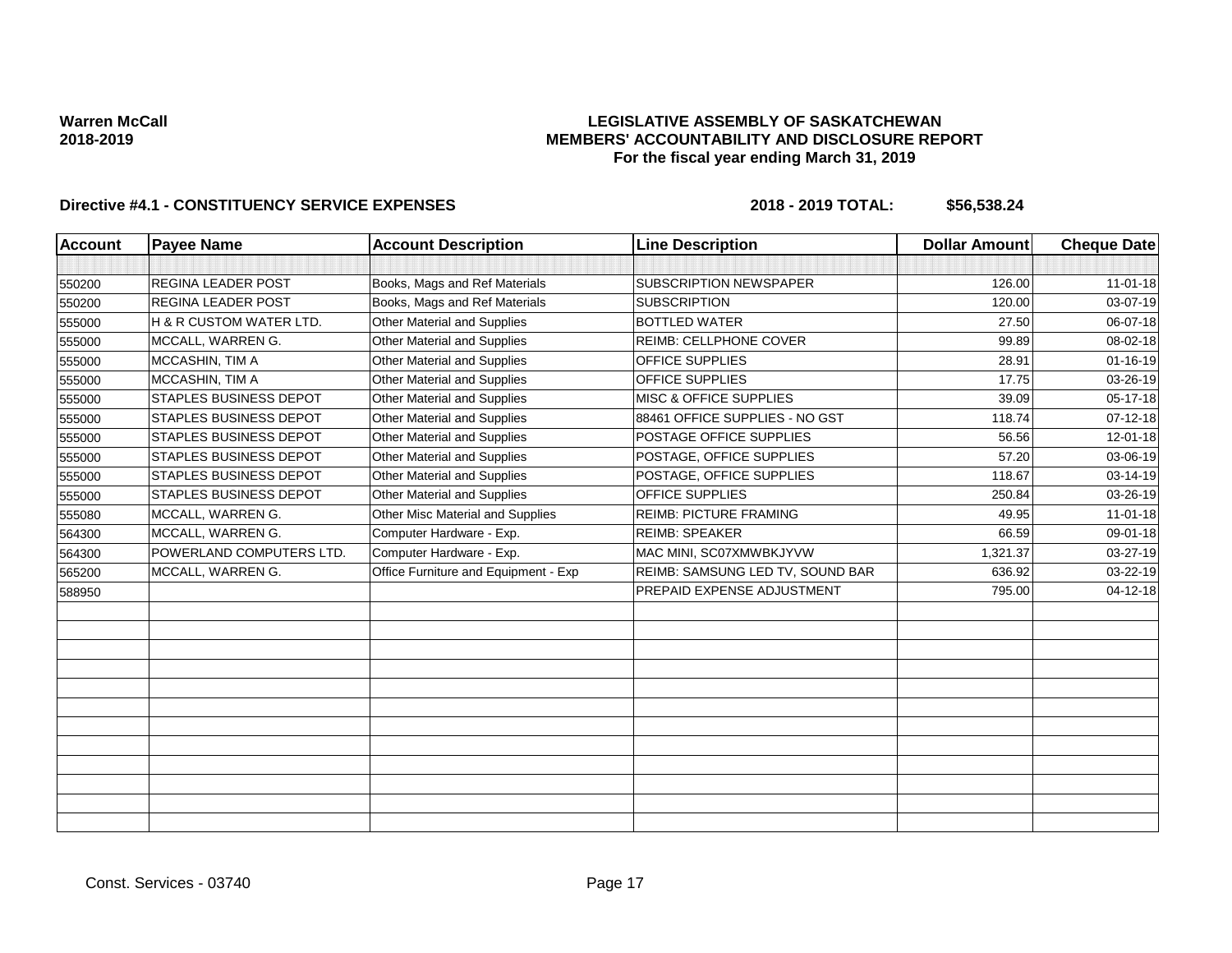## **LEGISLATIVE ASSEMBLY OF SASKATCHEWAN MEMBERS' ACCOUNTABILITY AND DISCLOSURE REPORT For the fiscal year ending March 31, 2019**

| <b>Account</b> | Payee Name | <b>Account Description</b> | <b>Line Description</b> | <b>Dollar Amount</b> | <b>Cheque Date</b> |
|----------------|------------|----------------------------|-------------------------|----------------------|--------------------|
|                |            |                            |                         |                      |                    |
|                |            |                            |                         |                      |                    |
|                |            |                            |                         |                      |                    |
|                |            |                            |                         |                      |                    |
|                |            |                            |                         |                      |                    |
|                |            |                            |                         |                      |                    |
|                |            |                            |                         |                      |                    |
|                |            |                            |                         |                      |                    |
|                |            |                            |                         |                      |                    |
|                |            |                            |                         |                      |                    |
|                |            |                            |                         |                      |                    |
|                |            |                            |                         |                      |                    |
|                |            |                            |                         |                      |                    |
|                |            |                            |                         |                      |                    |
|                |            |                            |                         |                      |                    |
|                |            |                            |                         |                      |                    |
|                |            |                            |                         |                      |                    |
|                |            |                            |                         |                      |                    |
|                |            |                            |                         |                      |                    |
|                |            |                            |                         |                      |                    |
|                |            |                            |                         |                      |                    |
|                |            |                            |                         |                      |                    |
|                |            |                            |                         |                      |                    |
|                |            |                            |                         |                      |                    |
|                |            |                            |                         |                      |                    |
|                |            |                            |                         |                      |                    |
|                |            |                            |                         |                      |                    |
|                |            |                            |                         |                      |                    |
|                |            |                            |                         |                      |                    |
|                |            |                            |                         |                      |                    |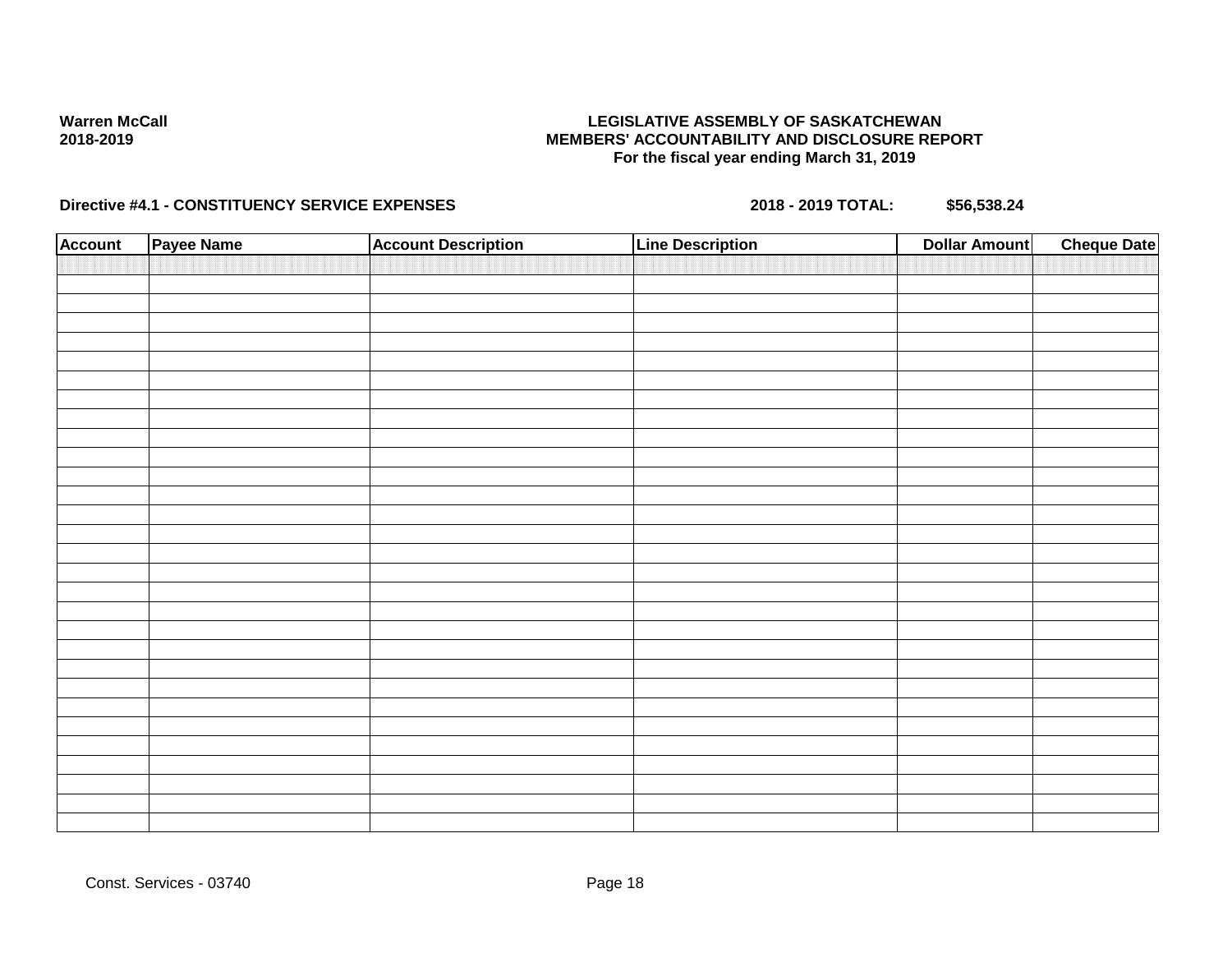## **LEGISLATIVE ASSEMBLY OF SASKATCHEWAN MEMBERS' ACCOUNTABILITY AND DISCLOSURE REPORT For the fiscal year ending March 31, 2019**

| <b>Account</b> | <b>Payee Name</b> | <b>Account Description</b> | <b>Line Description</b> | <b>Cheque Date</b><br><b>Dollar Amount</b> |  |
|----------------|-------------------|----------------------------|-------------------------|--------------------------------------------|--|
|                |                   |                            |                         |                                            |  |
|                |                   |                            |                         |                                            |  |
|                |                   |                            |                         |                                            |  |
|                |                   |                            |                         |                                            |  |
|                |                   |                            |                         |                                            |  |
|                |                   |                            |                         |                                            |  |
|                |                   |                            |                         |                                            |  |
|                |                   |                            |                         |                                            |  |
|                |                   |                            |                         |                                            |  |
|                |                   |                            |                         |                                            |  |
|                |                   |                            |                         |                                            |  |
|                |                   |                            |                         |                                            |  |
|                |                   |                            |                         |                                            |  |
|                |                   |                            |                         |                                            |  |
|                |                   |                            |                         |                                            |  |
|                |                   |                            |                         |                                            |  |
|                |                   |                            |                         |                                            |  |
|                |                   |                            |                         |                                            |  |
|                |                   |                            |                         |                                            |  |
|                |                   |                            |                         |                                            |  |
|                |                   |                            |                         |                                            |  |
|                |                   |                            |                         |                                            |  |
|                |                   |                            |                         |                                            |  |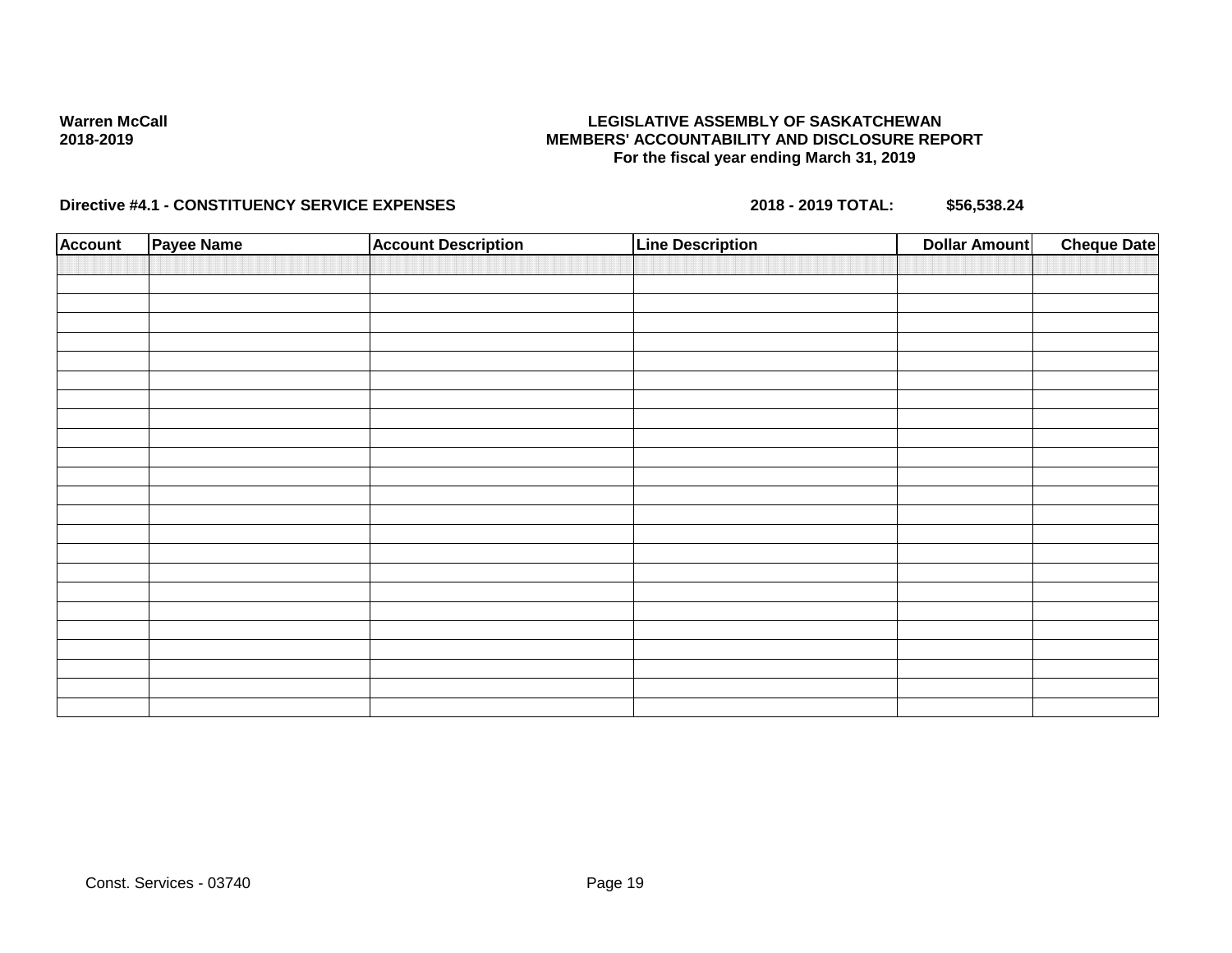# **LEGISLATIVE ASSEMBLY OF SASKATCHEWAN MEMBERS' ACCOUNTABILITY AND DISCLOSURE REPORT For the fiscal year ending March 31, 2019**

| <b>Account</b> | <b>Payee Name</b> | <b>Account Description</b> | <b>Dollar Amount</b> | <b>Cheque Date</b> |
|----------------|-------------------|----------------------------|----------------------|--------------------|
|                |                   |                            |                      |                    |
| 513000         | MCCASHIN, TIM A   | Out-of-Scope Permanent     | 2,213.42             | 04-24-18           |
| 513000         | MCCASHIN, TIM A   | Out-of-Scope Permanent     | 2,213.42             | 05-08-18           |
| 513000         | MCCASHIN, TIM A   | Out-of-Scope Permanent     | 2,213.42             | 05-23-18           |
| 513000         | MCCASHIN, TIM A   | Out-of-Scope Permanent     | 2,213.42             | 06-05-18           |
| 513000         | MCCASHIN, TIM A   | Out-of-Scope Permanent     | 2,213.42             | 06-13-18           |
| 513000         | MCCASHIN, TIM A   | Out-of-Scope Permanent     | 2,213.42             | 06-27-18           |
| 513000         | MCCASHIN, TIM A   | Out-of-Scope Permanent     | 2,213.42             | $07 - 11 - 18$     |
| 513000         | MCCASHIN, TIM A   | Out-of-Scope Permanent     | 2,213.42             | 07-25-18           |
| 513000         | MCCASHIN, TIM A   | Out-of-Scope Permanent     | 2,213.42             | 08-08-18           |
| 513000         | MCCASHIN, TIM A   | Out-of-Scope Permanent     | 2,213.42             | 08-22-18           |
| 513000         | MCCASHIN, TIM A   | Out-of-Scope Permanent     | 2,213.42             | 09-05-18           |
| 513000         | MCCASHIN, TIM A   | Out-of-Scope Permanent     | 2,213.42             | 09-19-18           |
| 513000         | MCCASHIN, TIM A   | Out-of-Scope Permanent     | 2,213.42             | 10-03-18           |
| 513000         | MCCASHIN, TIM A   | Out-of-Scope Permanent     | 2,213.42             | 10-17-18           |
| 513000         | MCCASHIN, TIM A   | Out-of-Scope Permanent     | 2,213.42             | $11 - 01 - 18$     |
| 513000         | MCCASHIN, TIM A   | Out-of-Scope Permanent     | 2,213.42             | $11 - 14 - 18$     |
| 513000         | MCCASHIN, TIM A   | Out-of-Scope Permanent     | 2,213.42             | 11-28-18           |
| 513000         | MCCASHIN, TIM A   | Out-of-Scope Permanent     | 2,213.42             | 12-12-18           |
| 513000         | MCCASHIN, TIM A   | Out-of-Scope Permanent     | 2,213.42             | 12-27-18           |
| 513000         | MCCASHIN, TIM A   | Out-of-Scope Permanent     | 2,213.42             | 01-09-19           |
| 513000         | MCCASHIN, TIM A   | Out-of-Scope Permanent     | 2,213.42             | $01 - 23 - 19$     |
| 513000         | MCCASHIN, TIM A   | Out-of-Scope Permanent     | 2,213.42             | 02-06-19           |
| 513000         | MCCASHIN, TIM A   | Out-of-Scope Permanent     | 2,213.42             | 02-20-19           |
| 513000         | MCCASHIN, TIM A   | Out-of-Scope Permanent     | 2,213.42             | 03-06-19           |
| 513000         | MCCASHIN, TIM A   | Out-of-Scope Permanent     | 2,213.42             | 03-20-19           |
| 513000         | MCCASHIN, TIM A   | Out-of-Scope Permanent     | 2,213.42             | 04-03-19           |
| 514000         | JEDLIC, DONALD W  | Casual/Term                | 116.85               | 05-08-18           |
| 514000         | JEDLIC, DONALD W  | Casual/Term                | 221.99               | 05-23-18           |
| 514000         | JEDLIC, DONALD W  | Casual/Term                | 233.68               | 06-05-18           |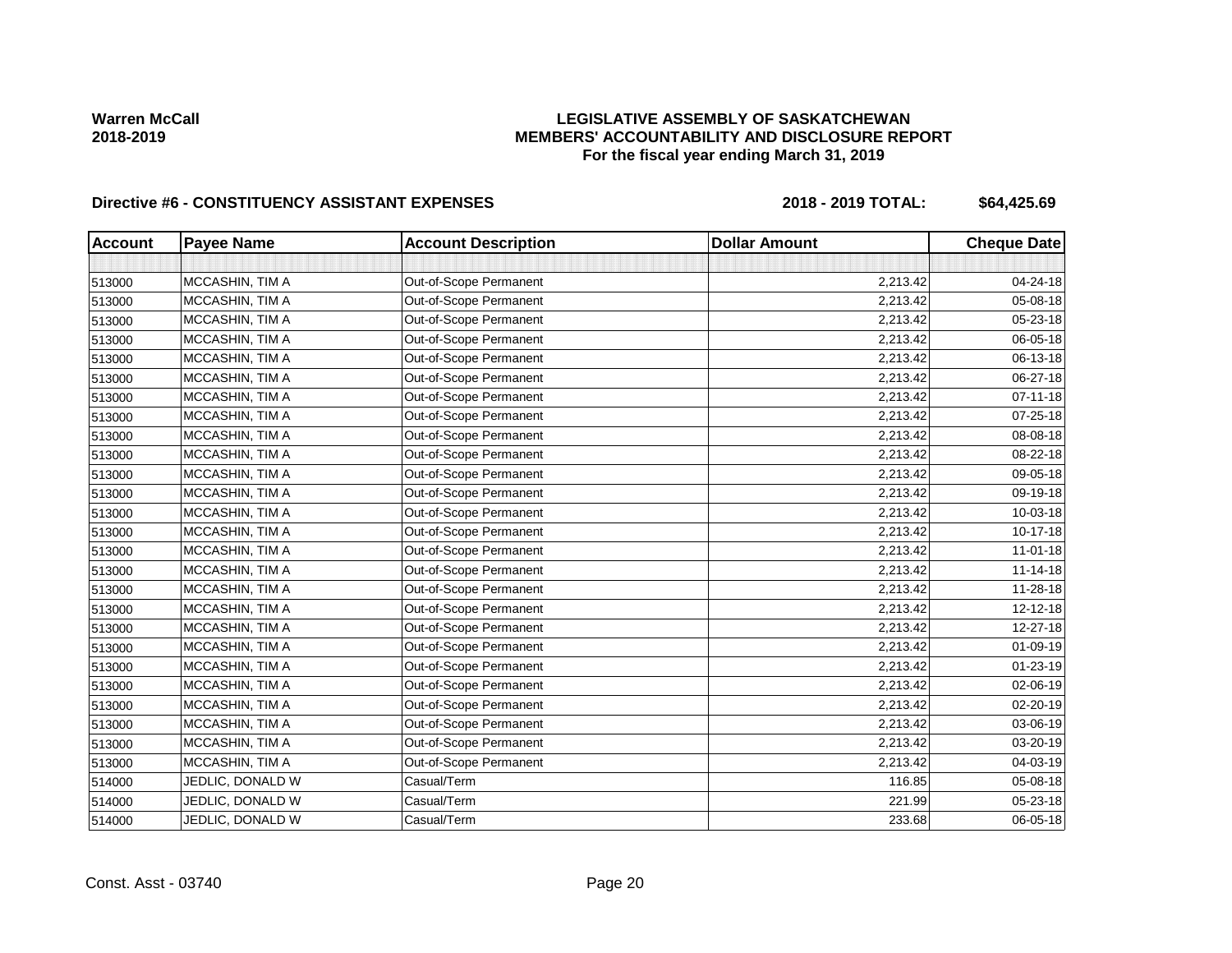# **LEGISLATIVE ASSEMBLY OF SASKATCHEWAN MEMBERS' ACCOUNTABILITY AND DISCLOSURE REPORT For the fiscal year ending March 31, 2019**

| <b>Account</b> | <b>Payee Name</b> | <b>Account Description</b>                    | <b>Dollar Amount</b> | <b>Cheque Date</b> |
|----------------|-------------------|-----------------------------------------------|----------------------|--------------------|
|                |                   |                                               |                      |                    |
| 514000         | JEDLIC, DONALD W  | Casual/Term                                   | 116.85               | 06-13-18           |
| 514000         | JEDLIC, DONALD W  | Casual/Term                                   | 958.09               | 06-27-18           |
| 514000         | JEDLIC, DONALD W  | Casual/Term                                   | 336.50               | $07 - 11 - 18$     |
| 514000         | JEDLIC, DONALD W  | Casual/Term                                   | 673.00               | 08-08-18           |
| 514000         | MELDRUM, JEFF C   | Casual/Term                                   | 210.32               | 05-08-18           |
| 514000         | MELDRUM, JEFF C   | Casual/Term                                   | 140.2                | 06-13-18           |
| 514000         | MELDRUM, JEFF C   | Casual/Term                                   | 336.50               | $07 - 11 - 18$     |
| 514000         | MELDRUM, JEFF C   | Casual/Term                                   | 168.24               | 08-22-18           |
| 514000         | MELDRUM, JEFF C   | Casual/Term                                   | 565.51               | 09-05-18           |
| 514000         | MELDRUM, JEFF C   | Casual/Term                                   | 296.78               | 10-17-18           |
| 514000         | MELDRUM, JEFF C   | Casual/Term                                   | 465.03               | $11 - 01 - 18$     |
| 514000         | MELDRUM, JEFF C   | Casual/Term                                   | 128.53               | $11 - 14 - 18$     |
| 514000         | MELDRUM, JEFF C   | Casual/Term                                   | 128.53               | $12 - 12 - 18$     |
| 514000         | MELDRUM, JEFF C   | Casual/Term                                   | 633.27               | 02-06-19           |
| 514000         | SWAN, SAWYER J    | Casual/Term                                   | 116.85               | 10-03-18           |
| 514000         | SWAN, SAWYER J    | Casual/Term                                   | 233.68               | $11 - 28 - 18$     |
| 514000         | SWAN, SAWYER J    | Casual/Term                                   | 116.85               | $01 - 23 - 19$     |
| 514000         | SWAN, SAWYER J    | Casual/Term                                   | 233.68               | 02-20-19           |
| 514000         | SWAN, SAWYER J    | Casual/Term                                   | 233.68               | 03-06-19           |
| 514000         | SWAN, SAWYER J    | Casual/Term                                   | 233.68               | 03-20-19           |
| 519900         | None (Default)    | Change in Y/E Accrued Empl Leave Entitlements | $-95.3$              | 04-18-18           |
| 519900         | None (Default)    | Change in Y/E Accrued Empl Leave Entitlements | 73.78                | 04-08-19           |
|                |                   |                                               |                      |                    |
|                |                   |                                               |                      |                    |
|                |                   |                                               |                      |                    |
|                |                   |                                               |                      |                    |
|                |                   |                                               |                      |                    |
|                |                   |                                               |                      |                    |
|                |                   |                                               |                      |                    |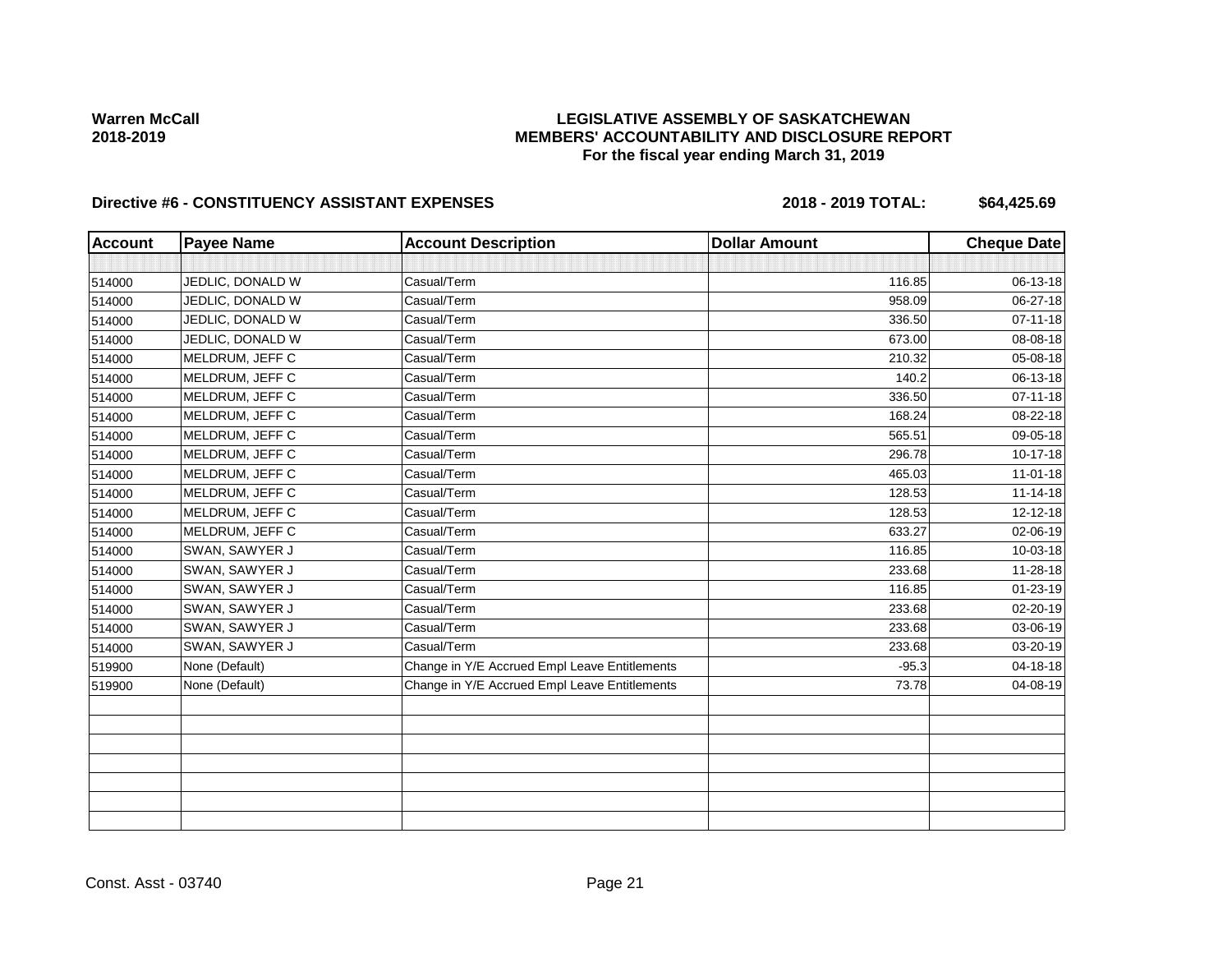# **LEGISLATIVE ASSEMBLY OF SASKATCHEWAN MEMBERS' ACCOUNTABILITY AND DISCLOSURE REPORT For the fiscal year ending March 31, 2019**

| <b>Account</b> | Payee Name | <b>Account Description</b> | <b>Dollar Amount</b> | <b>Cheque Date</b> |
|----------------|------------|----------------------------|----------------------|--------------------|
|                |            |                            |                      |                    |
|                |            |                            |                      |                    |
|                |            |                            |                      |                    |
|                |            |                            |                      |                    |
|                |            |                            |                      |                    |
|                |            |                            |                      |                    |
|                |            |                            |                      |                    |
|                |            |                            |                      |                    |
|                |            |                            |                      |                    |
|                |            |                            |                      |                    |
|                |            |                            |                      |                    |
|                |            |                            |                      |                    |
|                |            |                            |                      |                    |
|                |            |                            |                      |                    |
|                |            |                            |                      |                    |
|                |            |                            |                      |                    |
|                |            |                            |                      |                    |
|                |            |                            |                      |                    |
|                |            |                            |                      |                    |
|                |            |                            |                      |                    |
|                |            |                            |                      |                    |
|                |            |                            |                      |                    |
|                |            |                            |                      |                    |
|                |            |                            |                      |                    |
|                |            |                            |                      |                    |
|                |            |                            |                      |                    |
|                |            |                            |                      |                    |
|                |            |                            |                      |                    |
|                |            |                            |                      |                    |